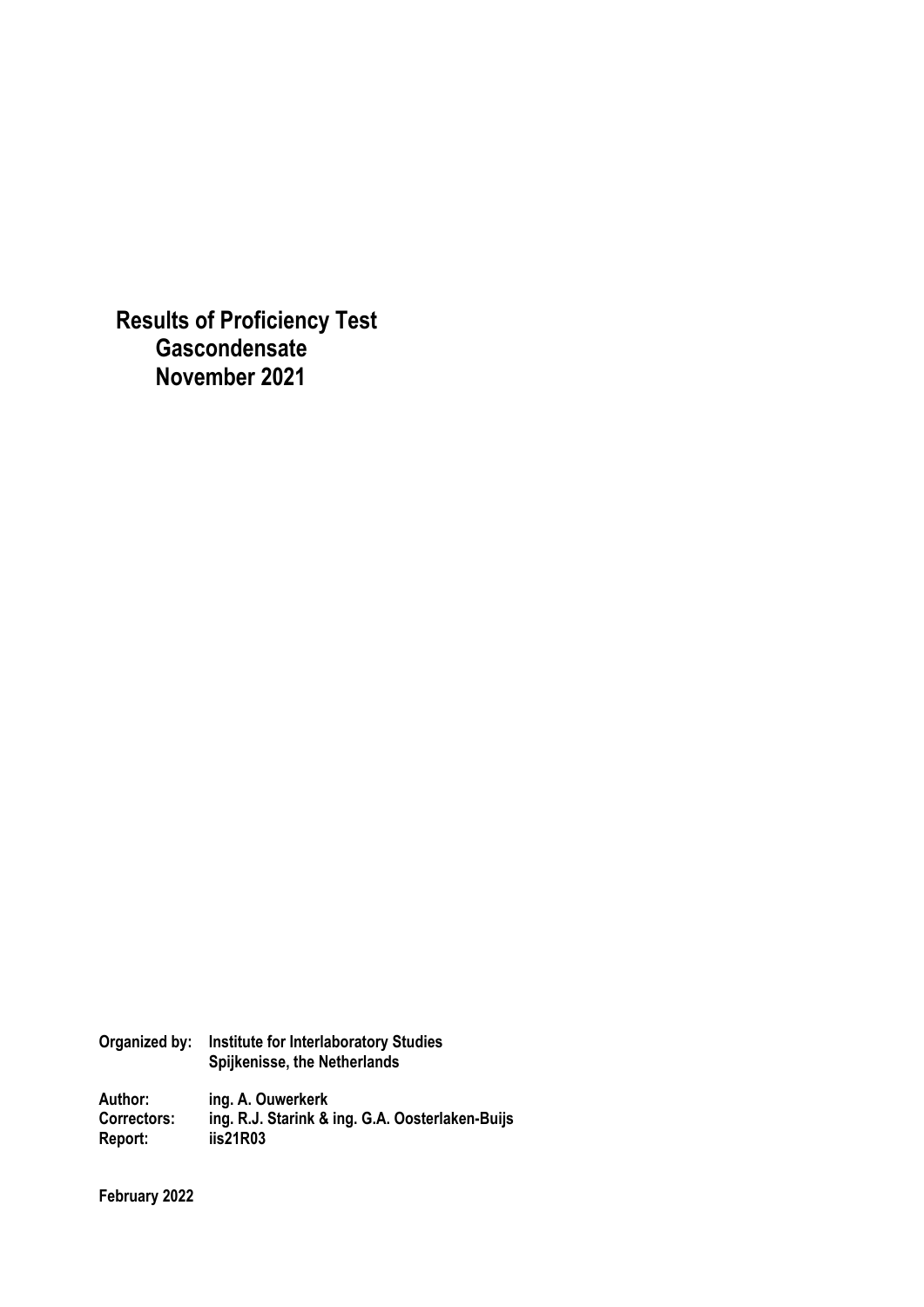# **CONTENTS**

| $\mathbf{1}$   |                                                                           |  |
|----------------|---------------------------------------------------------------------------|--|
| 2              |                                                                           |  |
| 2.1            |                                                                           |  |
| 2.2            |                                                                           |  |
| 2.3            |                                                                           |  |
| 2.4            |                                                                           |  |
| 2.5            |                                                                           |  |
| 2.6            |                                                                           |  |
| 3              |                                                                           |  |
| 3.1            |                                                                           |  |
| 3.2            |                                                                           |  |
| 3.3            |                                                                           |  |
| $\overline{4}$ |                                                                           |  |
| 4.1            |                                                                           |  |
| 4.2            |                                                                           |  |
| 4.3            | COMPARISON OF THE PROFICIENCY TEST OF NOVEMBER 2021 WITH PREVIOUS PTS  10 |  |

## Appendices: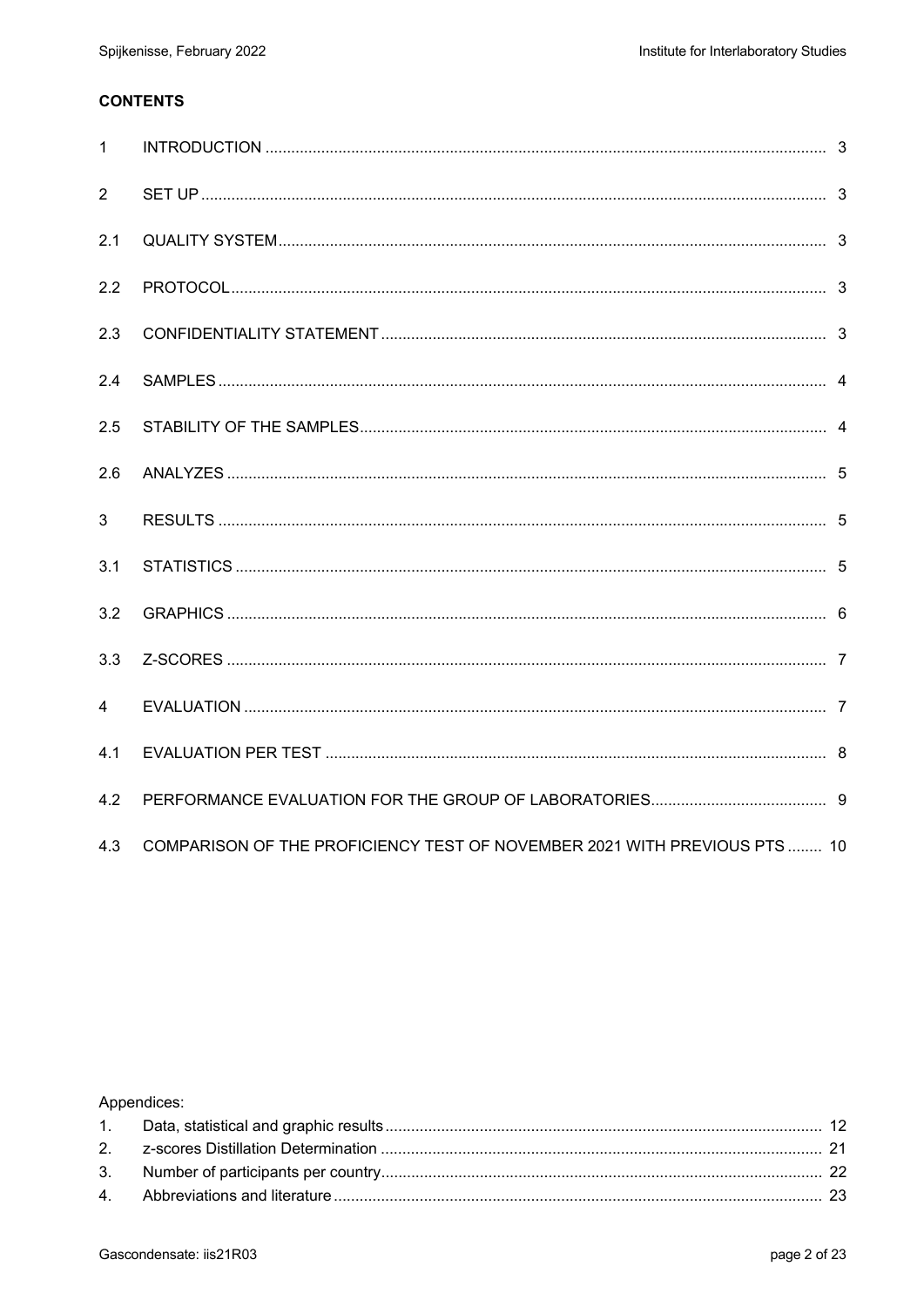#### **1 INTRODUCTION**

Since 2008 the Institute for Interlaboratory Studies (iis) organizes a proficiency scheme for the analysis of Gascondensate every year. During the annual proficiency test program 2021/2022 it was decided to continue the round robin for the analysis of Gascondensate.

In this interlaboratory study 43 laboratories in 16 different countries registered for participation. See appendix 3 for the number of participants per country. In this report the results of the Gascondensate proficiency test are presented and discussed. This report is also electronically available through the iis website www.iisnl.com.

#### **2 SET UP**

The Institute for Interlaboratory Studies (iis) in Spijkenisse, the Netherlands, was the organizer of this proficiency test (PT). Sample analyzes for fit-for-use and homogeneity testing were subcontracted to an ISO/IEC17025 accredited laboratory.

It was decided to send one sample of Gascondensate in a 0.5L amber glass bottle labelled #21230.

The participants were requested to report rounded and unrounded test results. The unrounded test results were preferably used for statistical evaluation.

### **2.1 QUALITY SYSTEM**

The Institute for Interlaboratory Studies in Spijkenisse, the Netherlands, has implemented a quality system based on ISO/IEC17043:2010. This ensures strict adherence to protocols for sample preparation and statistical evaluation and 100% confidentiality of participant's data. Feedback from the participants on the reported data is encouraged and customer's satisfaction is measured on regular basis by sending out questionnaires.

#### **2.2 PROTOCOL**

The protocol followed in the organization of this proficiency test was the one as described for proficiency testing in the report 'iis Interlaboratory Studies: Protocol for the Organisation, Statistics and Evaluation' of June 2018 (iis-protocol, version 3.5). This protocol is electronically available through the iis website www.iisnl.com, from the FAQ page.

#### **2.3 CONFIDENTIALITY STATEMENT**

All data presented in this report must be regarded as confidential and for use by the participating companies only. Disclosure of the information in this report is only allowed by means of the entire report. Use of the contents of this report for third parties is only allowed by written permission of the Institute for Interlaboratory Studies. Disclosure of the identity of one or more of the participating companies will be done only after receipt of a written agreement of the companies involved.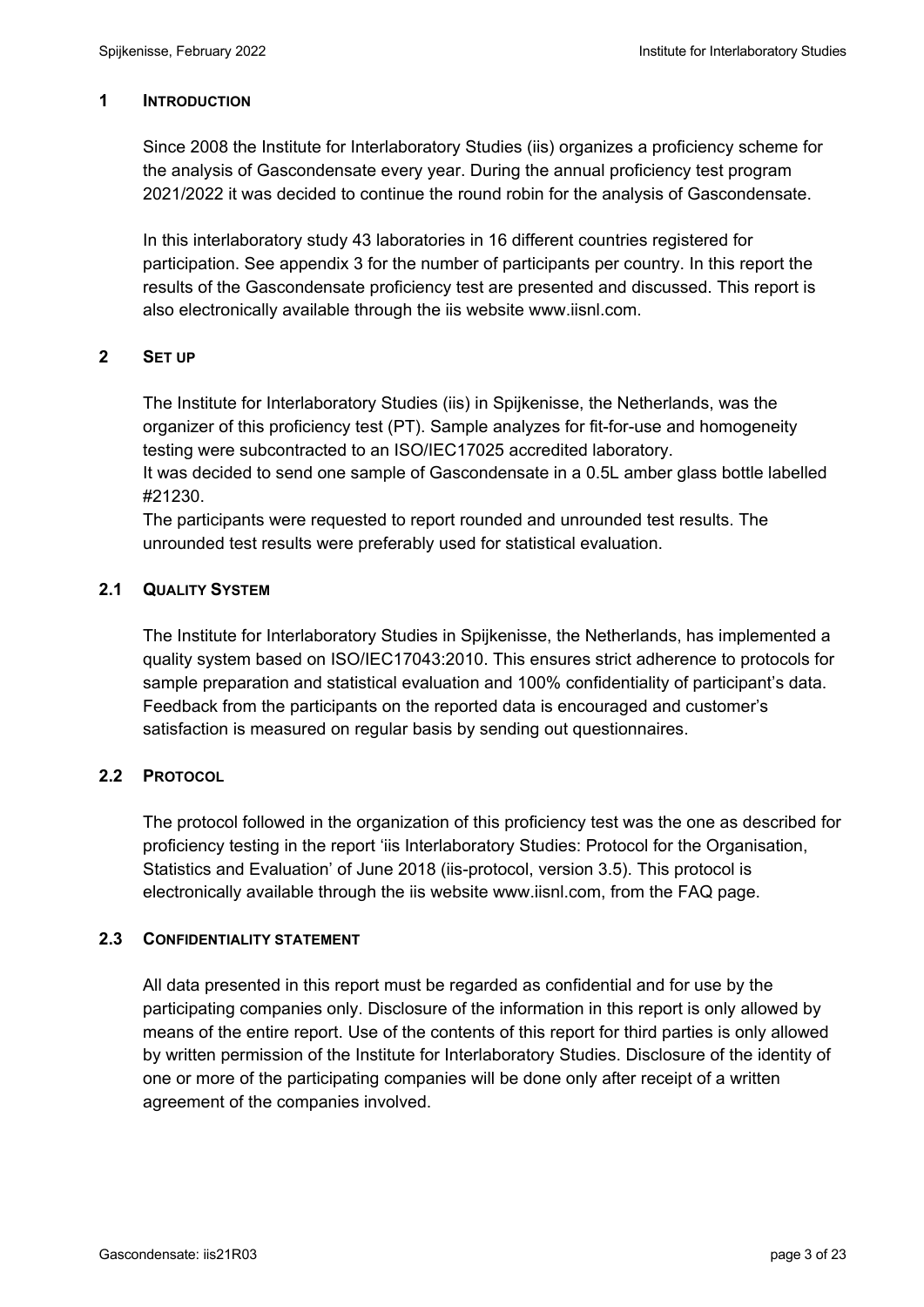### **2.4 SAMPLES**

A batch of approximately 60 liters of Gascondensate was made available from the retain materials from earlier PTs on Gascondensate. After homogenization 88 amber glass bottles of 0.5L were filled and labelled #21230.

The homogeneity of the subsamples was checked by determination of Density at 15°C in accordance with ASTM D4052 on 8 stratified randomly selected subsamples.

|                 | Density at 15°C<br>in kg/L |
|-----------------|----------------------------|
| sample #21230-1 | 0.74679                    |
| sample #21230-2 | 0.74688                    |
| sample #21230-3 | 0.74677                    |
| sample #21230-4 | 0.74683                    |
| sample #21230-5 | 0.74681                    |
| sample #21230-6 | 0.74682                    |
| sample #21230-7 | 0.74682                    |
| sample #21230-8 | 0.74680                    |

Table 1: homogeneity test results of subsamples #21230

From the above test results the repeatability was calculated and compared with 0.3 times the reproducibility of the reference test method in agreement with the procedure of ISO13528, Annex B2 in the next table.

|                                 | Density at 15°C<br>in kg/L |
|---------------------------------|----------------------------|
| r (observed)                    | 0.00009                    |
| reference test method           | ASTM D4052:18a             |
| 0.3 x R (reference test method) | 0.00062                    |

Table 2: evaluation of the repeatability of subsamples #21230

The calculated repeatability is in agreement with 0.3 times the reproducibility of the reference test method. Therefore, homogeneity of the subsamples was assumed.

To each of the participating laboratories one sample Gascondensate labelled #21230 was sent on October 13, 2021. An SDS was added to the sample package.

#### **2.5 STABILITY OF THE SAMPLES**

The stability of Gascondensate packed in amber glass bottles was checked. The material was found sufficiently stable for the period of the proficiency test.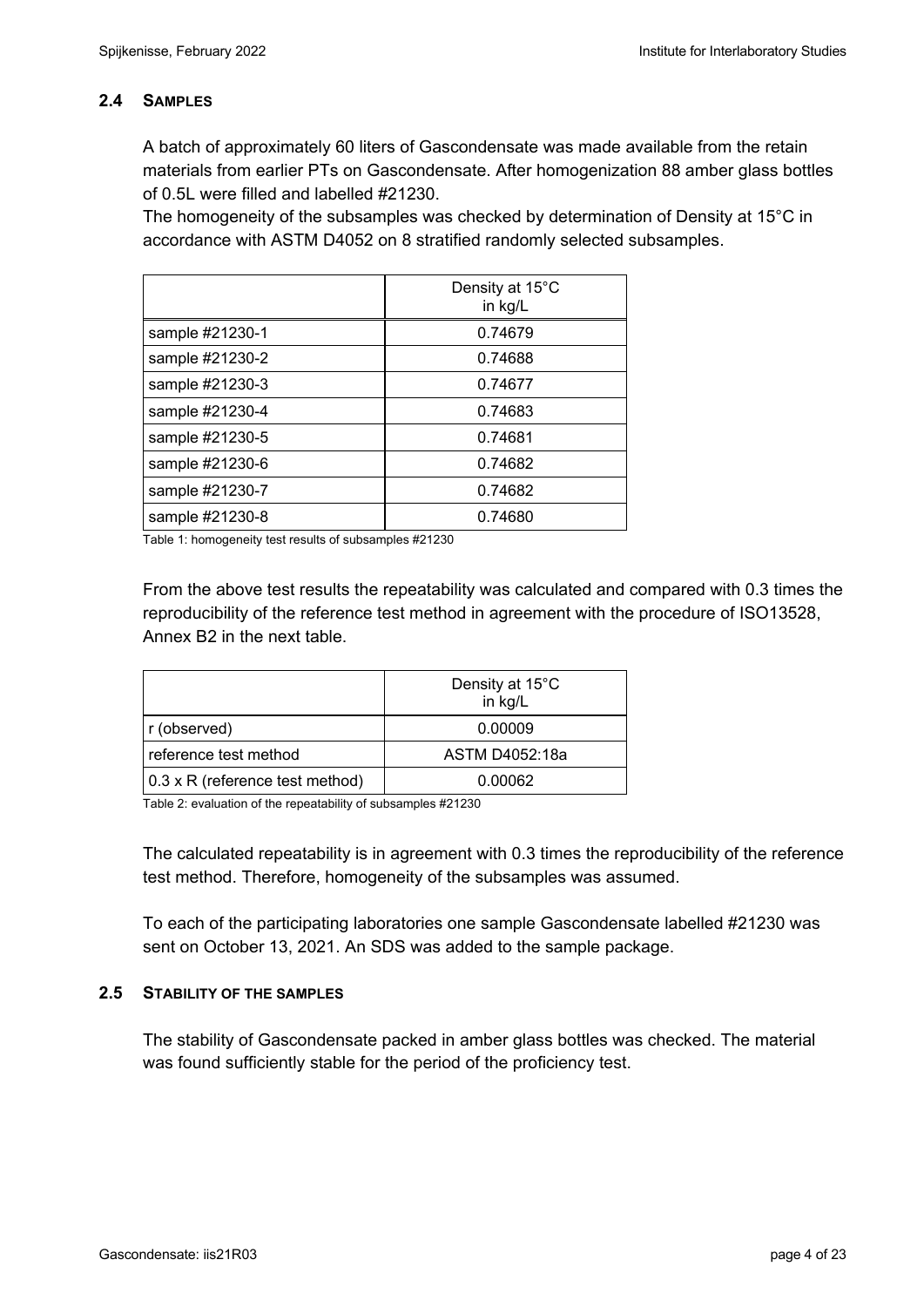### **2.6 ANALYZES**

The participants were requested to determine: Color Saybolt, Density at 15°C, Distillation at 760 mmHg (IBP, Temperature at 5%, 10%, 50%, 90%, 95% recovered, FBP, Distillation Residue and Loss), Methanol, Total Mercury, Total Sulfur, Water and Simulated Distillation (IBP, Temperature at 5%, 10%, 50%, 90%, 95% recovered and FBP).

It was explicitly requested to treat the sample as if it was a routine sample and to report the test results using the indicated units on the report form and not to round the test results, but report as much significant figures as possible. It was also requested not to report 'less than' test results, which are above the detection limit, because such test results cannot be used for meaningful statistical evaluations.

To get comparable test results a detailed report form and a letter of instructions are prepared. On the report form the reporting units are given as well as the reference test methods (when applicable) that will be used during the evaluation. The detailed report form and the letter of instructions are both made available on the data entry portal www.kpmd.co.uk/sgs-iis/. The participating laboratories are also requested to confirm the sample receipt on this data entry portal. The letter of instructions can also be downloaded from the iis website www.iisnl.com.

### **3 RESULTS**

During five weeks after sample dispatch, the test results of the individual laboratories were gathered via the data entry portal www.kpmd.co.uk/sgs-iis/. The reported test results are tabulated per determination in appendix 1 of this report. The laboratories are presented by their code numbers.

Directly after the deadline, a reminder was sent to those laboratories that had not reported test results at that moment. Shortly after the deadline, the available test results were screened for suspect data. A test result was called suspect in case the Huber Elimination Rule (a robust outlier test) found it to be an outlier. The laboratories that produced these suspect data were asked to check the reported test results (no reanalyzes). Additional or corrected test results are used for data analysis and the original test results are placed under 'Remarks' in the result tables in appendix 1. Test results that came in after the deadline were not taken into account in this screening for suspect data and thus these participants were not requested for checks.

#### **3.1 STATISTICS**

The protocol followed in the organization of this proficiency test was the one as described for proficiency testing in the report 'iis Interlaboratory Studies: Protocol for the Organisation, Statistics and Evaluation' of June 2018 (iis-protocol, version 3.5).

For the statistical evaluation the *unrounded* (when available) figures were used instead of the rounded test results. Test results reported as '<…' or '>…' were not used in the statistical evaluation.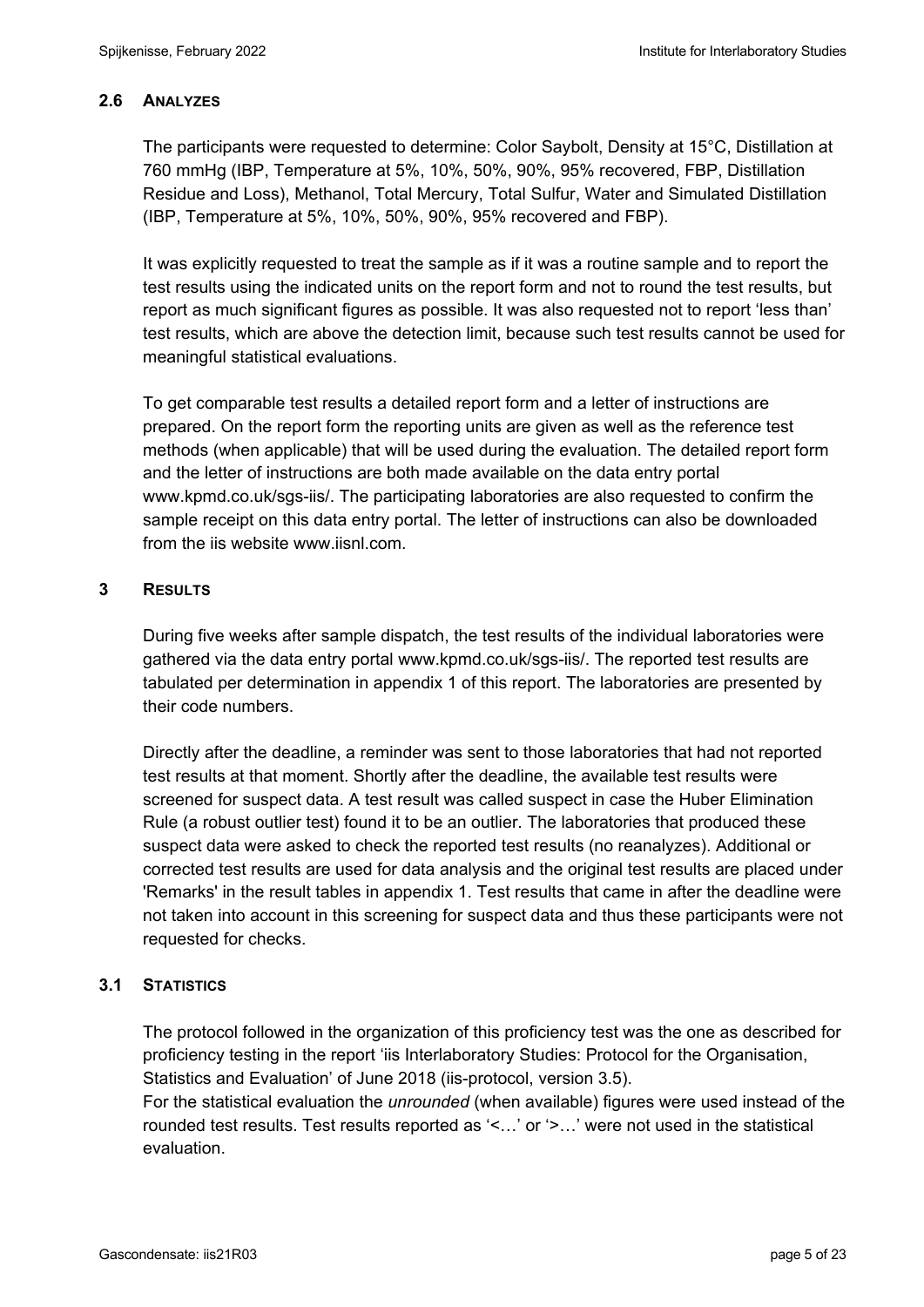First, the normality of the distribution of the various data sets per determination was checked by means of the Lilliefors-test, a variant of the Kolmogorov-Smirnov test and by the calculation of skewness and kurtosis. Evaluation of the three normality indicators in combination with the visual evaluation of the graphic Kernel density plot, lead to judgement of the normality being either 'unknown', 'OK', 'suspect' or 'not OK'. After removal of outliers, this check was repeated. If a data set does not have a normal distribution, the results of the statistical evaluation should be used with due care.

The assigned value is determined by consensus based on the test results of the group of participants after rejection of the statistical outliers and/or suspect data.

According to ISO13528 all (original received or corrected) results per determination were submitted to outlier tests. In the iis procedure for proficiency tests, outliers are detected prior to calculation of the mean, standard deviation and reproducibility. For small data sets, Dixon (up to 20 test results) or Grubbs (up to 40 test results) outlier tests can be used. For larger data sets (above 20 test results) Rosner's outlier test can be used. Outliers are marked by D(0.01) for the Dixon's test, by G(0.01) or DG(0.01) for the Grubbs' test and by R(0.01) for the Rosner's test. Stragglers are marked by D(0.05) for the Dixon's test, by G(0.05) or DG(0.05) for the Grubbs' test and by R(0.05) for the Rosner's test. Both outliers and stragglers were not included in the calculations of averages and standard deviations.

For each assigned value the uncertainty was determined in accordance with ISO13528. Subsequently the calculated uncertainty was evaluated against the respective requirement based on the target reproducibility in accordance with ISO13528. In this PT, the criterion of ISO13528, paragraph 9.2.1. was met for all evaluated tests, therefore, the uncertainty of all assigned values may be negligible and need not be included in the PT report.

Finally, the reproducibilities were calculated from the standard deviations by multiplying them with a factor of 2.8.

### **3.2 GRAPHICS**

In order to visualize the data against the reproducibilities from literature, Gauss plots were made, using the sorted data for one determination (see appendix 1). On the Y-axis the reported test results are plotted. The corresponding laboratory numbers are on the X-axis. The straight horizontal line presents the consensus value (a trimmed mean). The four striped lines, parallel to the consensus value line, are the +3s, +2s, -2s and -3s target reproducibility limits of the selected reference test method. Outliers and other data, which were excluded from the calculations, are represented as a cross. Accepted data are represented as a triangle.

Furthermore, Kernel Density Graphs were made. This is a method for producing a smooth density approximation to a set of data that avoids some problems associated with histograms. Also, a normal Gauss curve (dotted line) was projected over the Kernel Density Graph (smooth line) for reference. The Gauss curve is calculated from the consensus value and the corresponding standard deviation.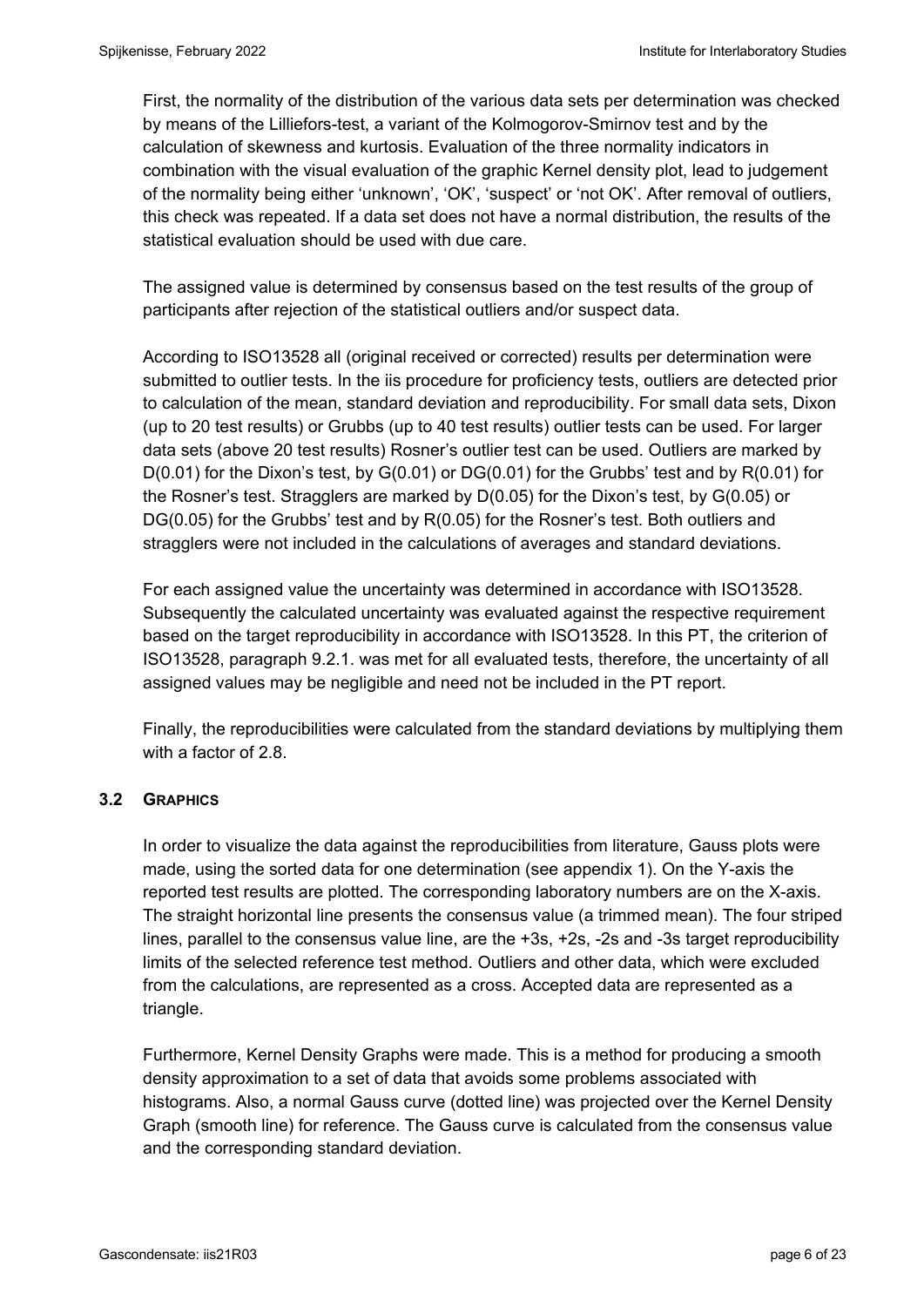### **3.3 Z-SCORES**

To evaluate the performance of the participating laboratories the z-scores were calculated. As it was decided to evaluate the performance of the participants in this proficiency test (PT) against the literature requirements (derived from e.g. ISO or ASTM test methods), the z-scores were calculated using a target standard deviation. This results in an evaluation independent of the variation in this interlaboratory study.

The target standard deviation was calculated from the literature reproducibility by division with 2.8. In case no literature reproducibility was available, other target values were used, like Horwitz or an estimated reproducibility based on former iis proficiency tests.

When a laboratory did use a test method with a reproducibility that is significantly different from the reproducibility of the reference test method used in this report, it is strongly advised to recalculate the z-score, while using the reproducibility of the actual test method used, this in order to evaluate whether the reported test result is fit-for-use.

The z-scores were calculated according to:

```
Z_{\text{target}} = (test result - average of PT) / target standard deviation
```
The  $z$ <sub>(target)</sub> scores are listed in the test result tables in appendices 1 and 2.

Absolute values for z<2 are very common and absolute values for z>3 are very rare. Therefore, the usual interpretation of z-scores is as follows:

|        | $ z  < 1$ good             |
|--------|----------------------------|
|        | $1 <  z  < 2$ satisfactory |
|        | $2 <  z  < 3$ questionable |
| 3 <  z | unsatisfactory             |

### **4 EVALUATION**

Some problems were encountered with the dispatch of the samples due to the COVID-19 pandemic. Therefore, the reporting time on the data entry portal was extended with another three weeks. Six participants reported test results after the final reporting date and eight other participants did not report any test results. Not all participants were able to report all tests requested.

In total 35 participants reported 257 numerical test results. Observed were 14 outlying test results, which is 5.4%. In proficiency tests outlier percentages of 3% - 7.5% are quite normal.

Not all data sets proved to have a normal Gaussian distribution. These are referred to as "not OK" or "suspect". The statistical evaluation of these data sets should be used with due care, see also paragraph 3.1.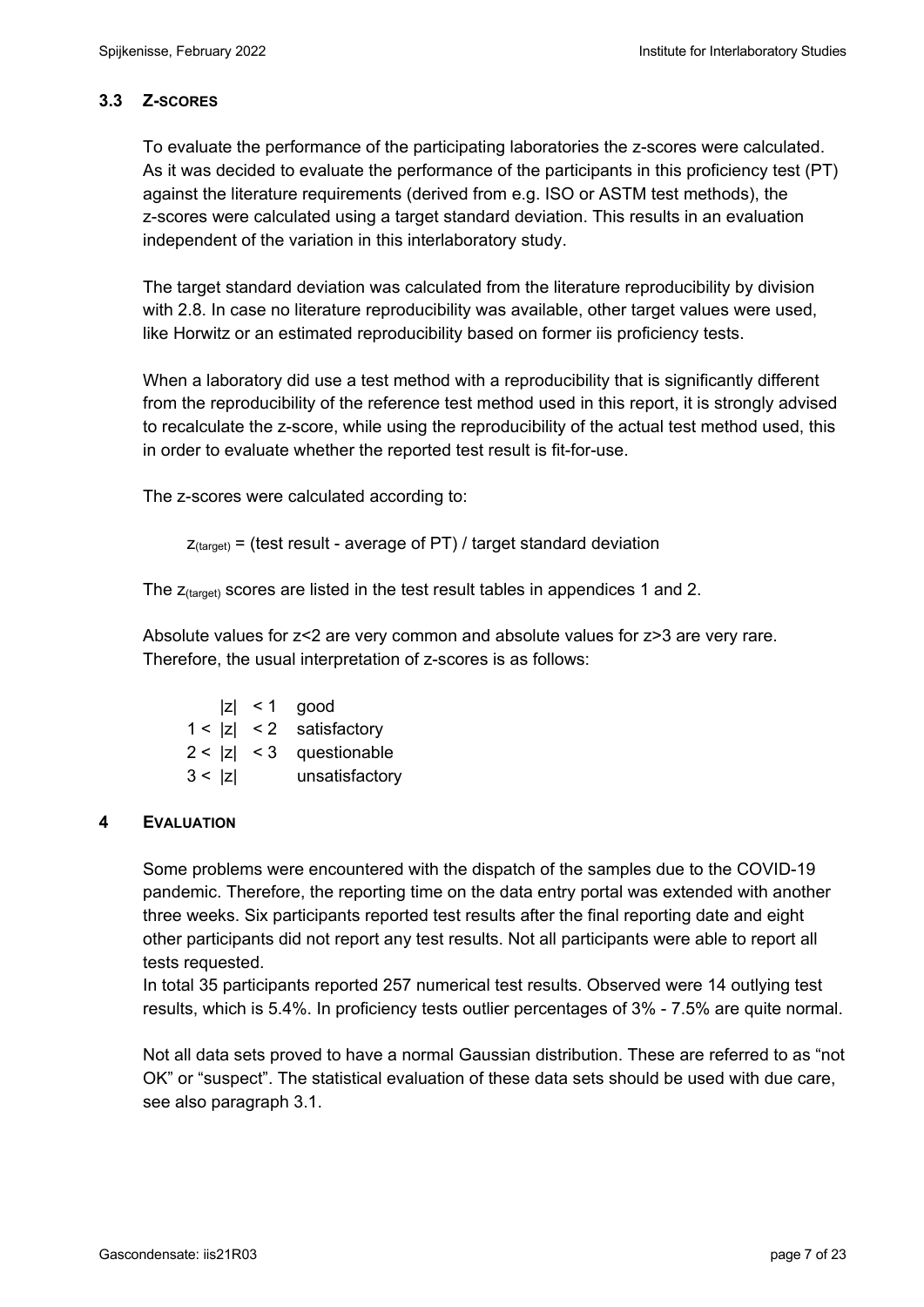### **4.1 EVALUATION PER TEST**

In this section the reported test results are discussed per test. The test methods which were used by the various laboratories were taken into account for explaining the observed differences when possible and applicable. These test methods are also in the tables together with the original data in appendix 1. The abbreviations, used in these tables, are explained in appendix 4.

Unfortunately, a suitable reference test method, providing the precision data, is not available for all determinations. For these tests the calculated reproducibility was compared against the estimated reproducibility calculated with the Horwitz equation.

In the iis PT reports ASTM test methods are referred to with a number and if appropriate an indication of sub test method (e.g. D6304-A) and an added designation for the year that the test method was adopted or revised (e.g. D6304-A:20).

- Color Saybolt: This determination was problematic. One statistical outlier was observed. The calculated reproducibility after rejection of the statistical outlier is not in agreement with the requirements of ASTM D6045:20.
- Density at 15°C: This determination was not problematic. One statistical outlier was observed. The calculated reproducibility after rejection of the statistical outlier is in agreement with the requirements of ASTM D4052:18a. It should be taken into account that the reproducibility from ASTM D4052:18 is applicable to petroleum distillates and viscous oils only. Therefore, no precision data are stated in the 2018 version for Gascondensate. However, Gascondensate may contain relatively high concentrations of light ends and therefore should be treated as Gasoline, i.e. cooling the sample prior to analysis to prevent loss of light ends.

Distillation at 760 mmHg: This determination may be problematic. Seven statistical outliers were observed and six other test results were excluded over seven parameters. After rejection of the suspect data the calculated reproducibilities of Initial Boiling Point, 5%, 10% and 50% recovered are in agreement with the requirements of the manual mode of ASTM D86:20b. The calculated reproducibilities of 90% recovered and Final Boiling Point are not in agreement. For 95% recovered no z-scores were calculated as the calculated reproducibility was too large compared to the requirements of the manual mode of ASTM D86:20b.

 It should be noted that the scope of ASTM D86 does not include Gascondensate, but only products with a limited boiling range like distillate fuels, so the target reproducibilities as used in this report may not be applicable. The use of a simulated distillation determination may be more appropriate.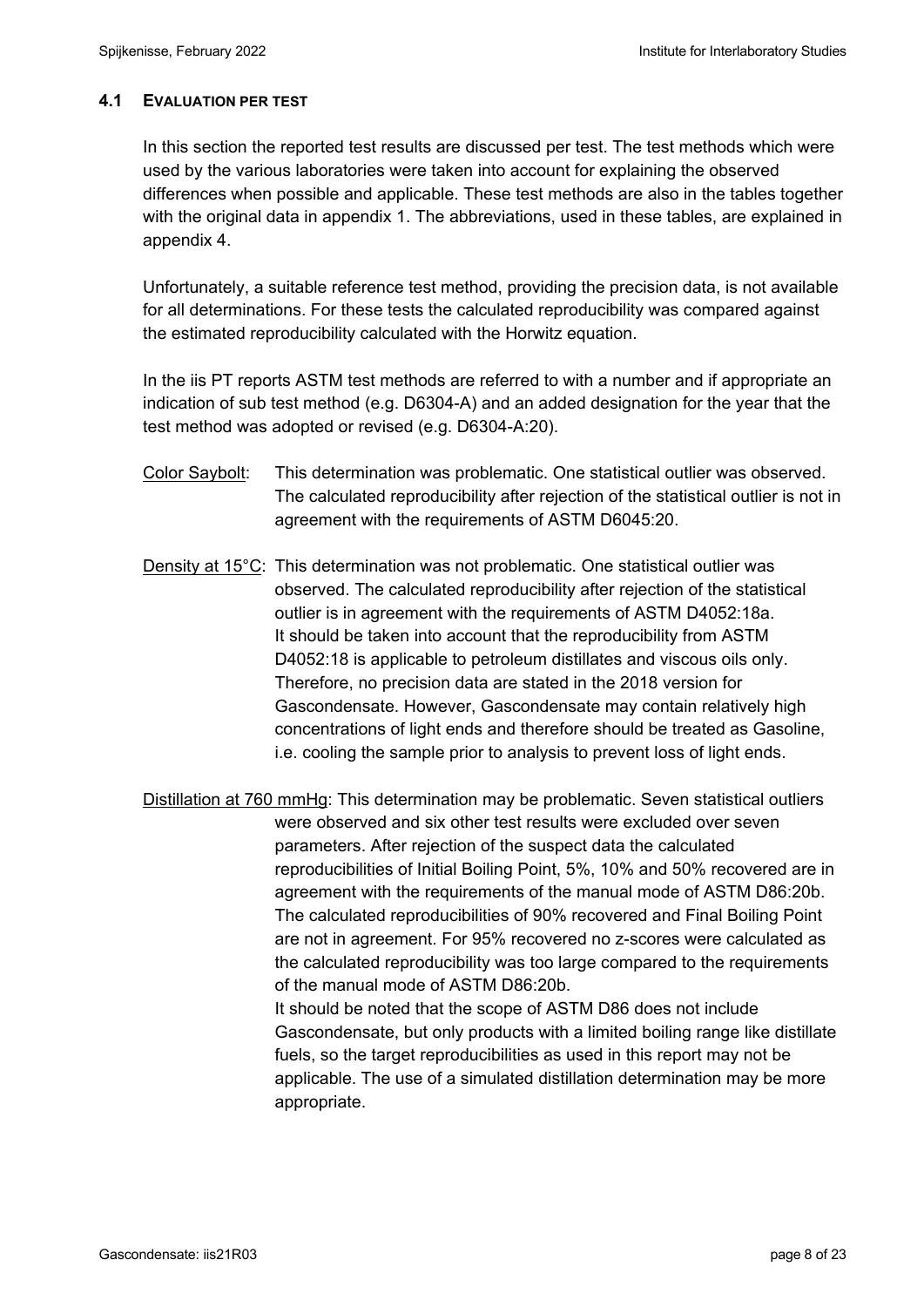- Methanol: This determination may be problematic. No statistical outliers were observed. The calculated reproducibility is not at all in agreement with the estimated reproducibility calculated with the Horwitz equation. Due to the limited number of test results and the large observed reproducibility it was decided not to calculate z-scores.
- Total Mercury: The precision requirements of Table B3 in test method UOP938 is approximately 6 times stricter than the Horwitz estimate. This means that these requirements will not be met easily. Furthermore, the reproducibility of UOP938 is only available for very low concentrations (0.28 and 12.14 µg/**L**) and conversion and extrapolation will lead to extra uncertainty. Therefore, it was decided to use the estimated reproducibility calculated with the Horwitz equation for evaluation of the test results. This determination was not problematic. Two statistical outliers were observed. The calculated reproducibility after rejection of the statistical outliers is in agreement with the estimated reproducibility calculated with the Horwitz equation.
- Total Sulfur: This determination was not problematic. One statistical outlier was observed. The calculated reproducibility after rejection of the statistical outlier is in agreement with the requirements of ASTM D5453:19a.
- Water: This determination was not problematic. Two statistical outliers were observed. The calculated reproducibility after rejection of the statistical outliers is in full agreement with the requirements of ASTM D6304-A:20. A new version of ASTM D6304 was published in 2020 with major changes. In the 2016 version one precision statement was mentioned for test results based on mass with a broad application range and one based on volume. In the 2020 version all precision statements are based on mass with three different procedures (A - direct injection, B - oven accessory and C - evaporation accessory) each with a different application range. In ASTM D6304:20 the reproducibilities for all three procedures A, B and C are much stricter compared to ASTM D6304:16e1.

Simulated Distillation: Only two participants reported test results and therefore the test results were not further evaluated.

#### **4.2 PERFORMANCE EVALUATION FOR THE GROUP OF LABORATORIES**

A comparison has been made between the reproducibility as declared by the reference test method and the reproducibility as found for the group of participating laboratories. The number of significant test results, the average, the calculated reproducibility (2.8 \* standard deviation) and the target reproducibility derived from literature reference test methods (in casu ASTM test methods) or estimated using the Horwitz equation are presented in the next table.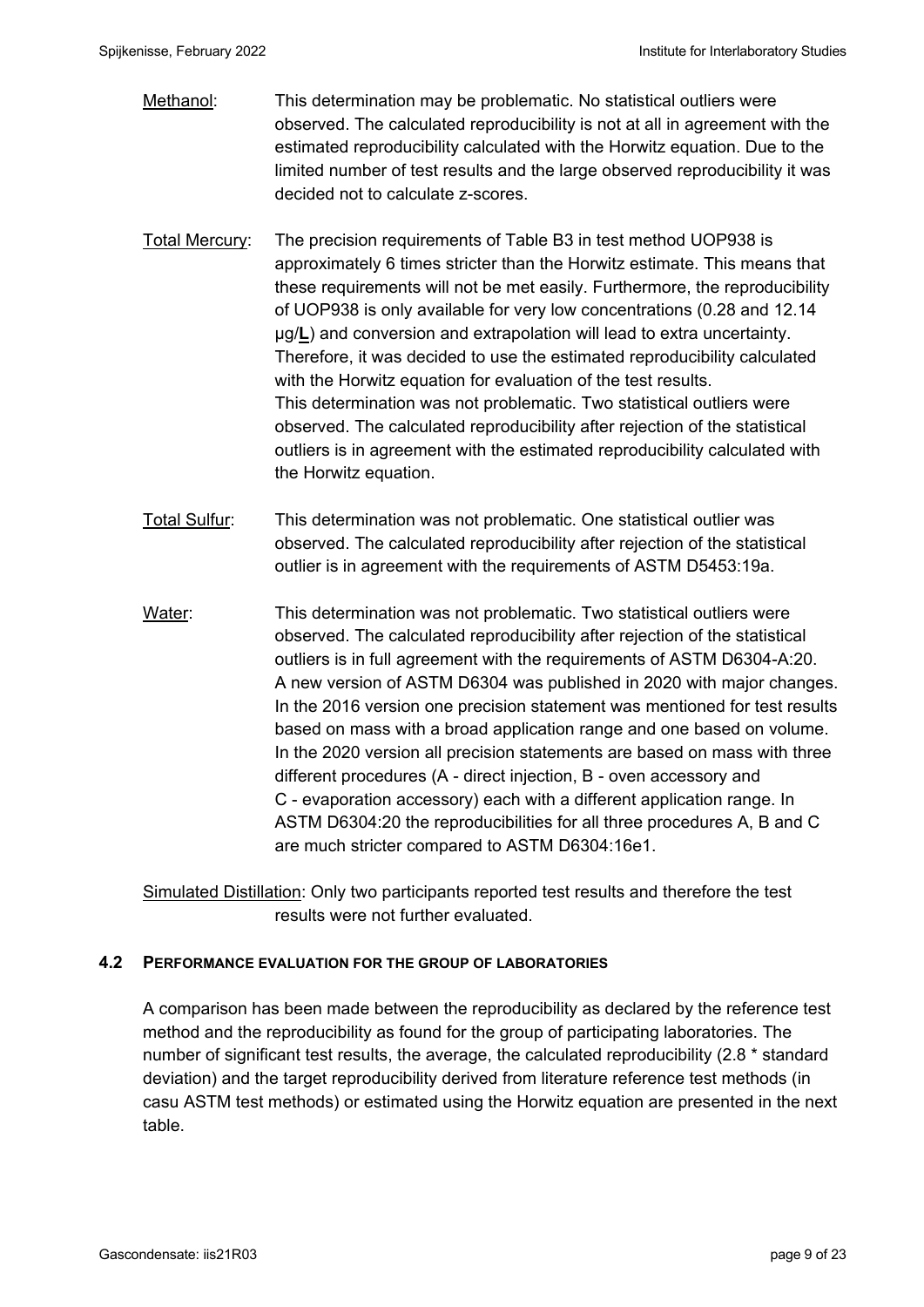| Parameter                     | unit              | n              | average | $2.8 * sd$ | R(lit) |
|-------------------------------|-------------------|----------------|---------|------------|--------|
| Color Saybolt                 |                   | 18             | 16.4    | 2.1        | 1.2    |
| Density at 15°C               | kg/L              | 34             | 0.7470  | 0.0010     | 0.0020 |
| Distillation at 760 mmHg      |                   |                |         |            |        |
| <b>Initial Boiling Point</b>  | $^{\circ}C$       | 13             | 34.3    | 7.1        | 7.6    |
| 5% recovered                  | $^{\circ}C$       | 13             | 60.3    | 3.6        | 6.7    |
| 10% recovered                 | $^{\circ}C$       | 13             | 71.4    | 2.9        | 3.8    |
| 50% recovered                 | $^{\circ}C$       | 13             | 126.7   | 3.5        | 4.8    |
| 90% recovered                 | $^{\circ}C$       | 13             | 252.1   | 17.9       | 6.7    |
| 95% recovered                 | $^{\circ}C$       | $6\phantom{1}$ | 292.7   | 38.0       | (12.6) |
| <b>Final Boiling Point</b>    | $^{\circ}C$       | 12             | 308.7   | 10.6       | 4.4    |
| Methanol                      | mg/kg             | 4              | 40.0    | 35.1       | (10.3) |
| <b>Total Mercury</b>          | µg/kg             | 16             | 138.4   | 65.4       | 83.5   |
| <b>Total Sulfur</b>           | mg/kg             | 16             | 33.8    | 6.9        | 8.1    |
| Water                         | mg/kg             | 26             | 48.4    | 32.5       | 36.0   |
| <b>Simulated Distillation</b> |                   |                |         |            |        |
| <b>Initial Boiling Point</b>  | $^{\circ}C$       | $\overline{2}$ | $36$    | n.e.       | n.e.   |
| 5% recovered                  | $^{\circ}C$       | $\overline{2}$ | $36$    | n.e.       | n.e.   |
| 10% recovered                 | $^{\circ}C$       | $\overline{2}$ | 50.5    | n.e.       | n.e.   |
| 50% recovered                 | $^{\circ}C$       | $\overline{2}$ | 122.0   | n.e.       | n.e.   |
| 90% recovered                 | $^{\circ}C$       | $\overline{2}$ | 258.3   | n.e.       | n.e.   |
| 95% recovered                 | $^{\circ}{\rm C}$ | $\overline{2}$ | 294.0   | n.e.       | n.e.   |
| <b>Final Boiling Point</b>    | $^{\circ}C$       | $\overline{2}$ | 389.5   | n.e.       | n.e.   |

Table 3: reproducibilities of tests on sample #21230

For results between brackets no z-scores are calculated

Without further statistical calculations, it can be concluded that for many tests there is a good compliance of the group of participants with the reference test methods. The problematic tests have been discussed in paragraph 4.1.

#### **4.3 COMPARISON OF THE PROFICIENCY TEST OF NOVEMBER 2021 WITH PREVIOUS PTS**

|                                    | November<br>2021 | November<br>2020 | November<br>2019 | November<br>2018 | November<br>2017 |
|------------------------------------|------------------|------------------|------------------|------------------|------------------|
| Number of reporting laboratories   | 35               | 33               | 32               | 32               | 42               |
| Number of test results             | 257              | 229              | 236              | 263              | 333              |
| Number of statistical outliers     | 14               | 10               | 15               | 18               | 19               |
| Percentage of statistical outliers | 5.4%             | 4.4%             | 6.4%             | 6.8%             | 5.7%             |

Table 4: comparison with previous proficiency tests

In proficiency tests, outlier percentages of 3% - 7.5% are quite normal.

The performance of the determinations of the proficiency tests was compared to the requirements of the reference test methods. The conclusions are given the following table.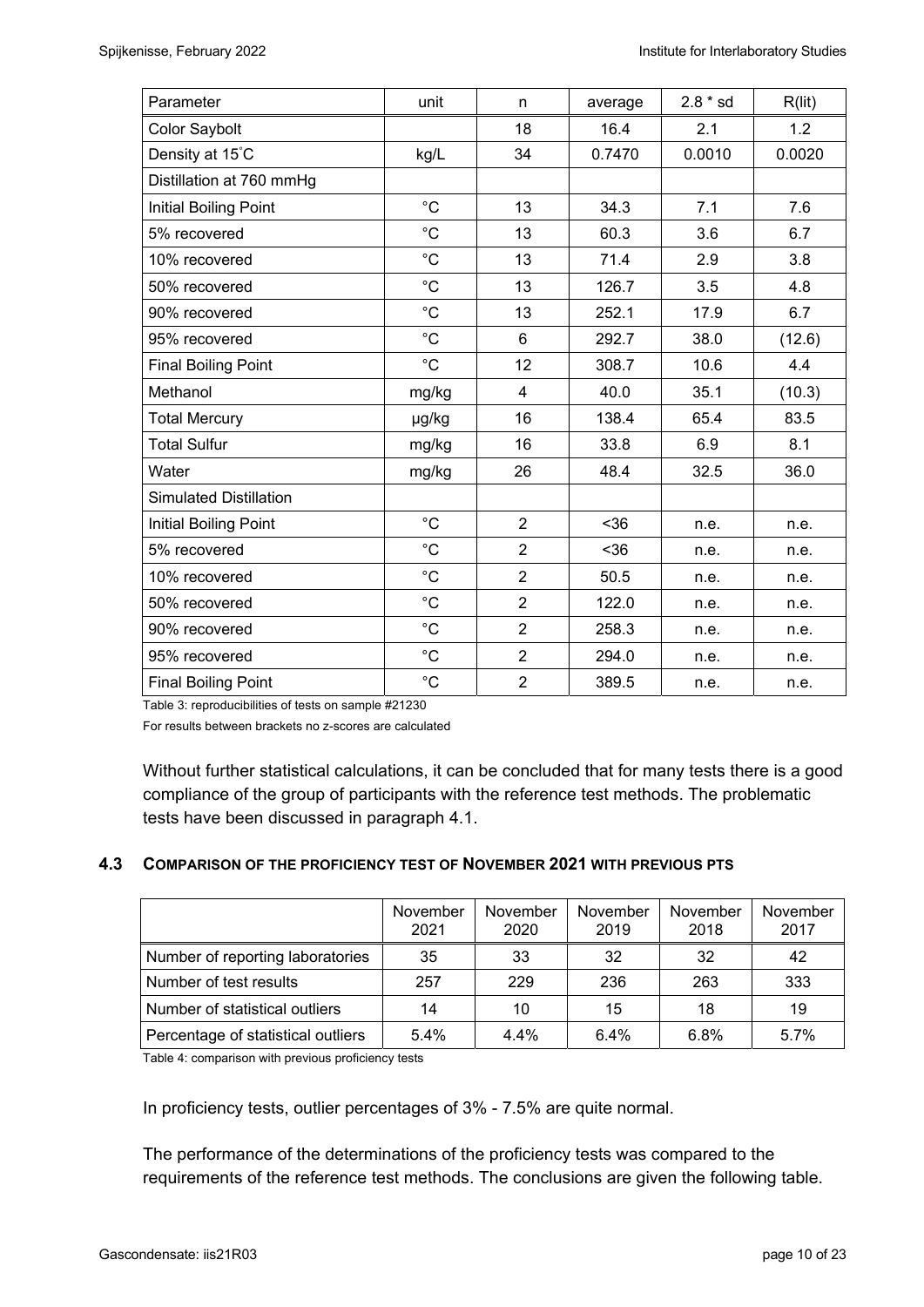| Determination                 | November<br>2021 | November<br>2020 | November<br>2019 | November<br>2018 | November<br>2017 |
|-------------------------------|------------------|------------------|------------------|------------------|------------------|
| Color Saybolt                 | $\blacksquare$   | -                | --               |                  |                  |
| Density at 15°C               | $\ddot{}$        | $++$             | $\ddot{}$        | ÷                | $++$             |
| Distillation at 760 mmHg      | $+/-$            |                  |                  | $+/-$            |                  |
| Methanol                      | (--)             | n.e.             | n.e.             | n.e.             |                  |
| <b>Total Mercury</b>          | $\ddot{}$        |                  | $+/-$            |                  | $+$              |
| <b>Total Sulfur</b>           | $\ddot{}$        | -                |                  | $+/-$            |                  |
| Water                         | $+/-$            | $++$             | $++$             | $++$             | $++$             |
| <b>Simulated Distillation</b> | n.e.             |                  |                  |                  | $+/-$            |

Table 5: comparison determinations against the reference test methods

Results between brackets should be used with due care

The following performance categories were used:

- ++ : group performed much better than the reference test method
- + : group performed better than the reference test method
- +/- : group performance equals the reference test method
- : group performed worse than the reference test method
- -- : group performed much worse than the reference test method
- n.e. : not evaluated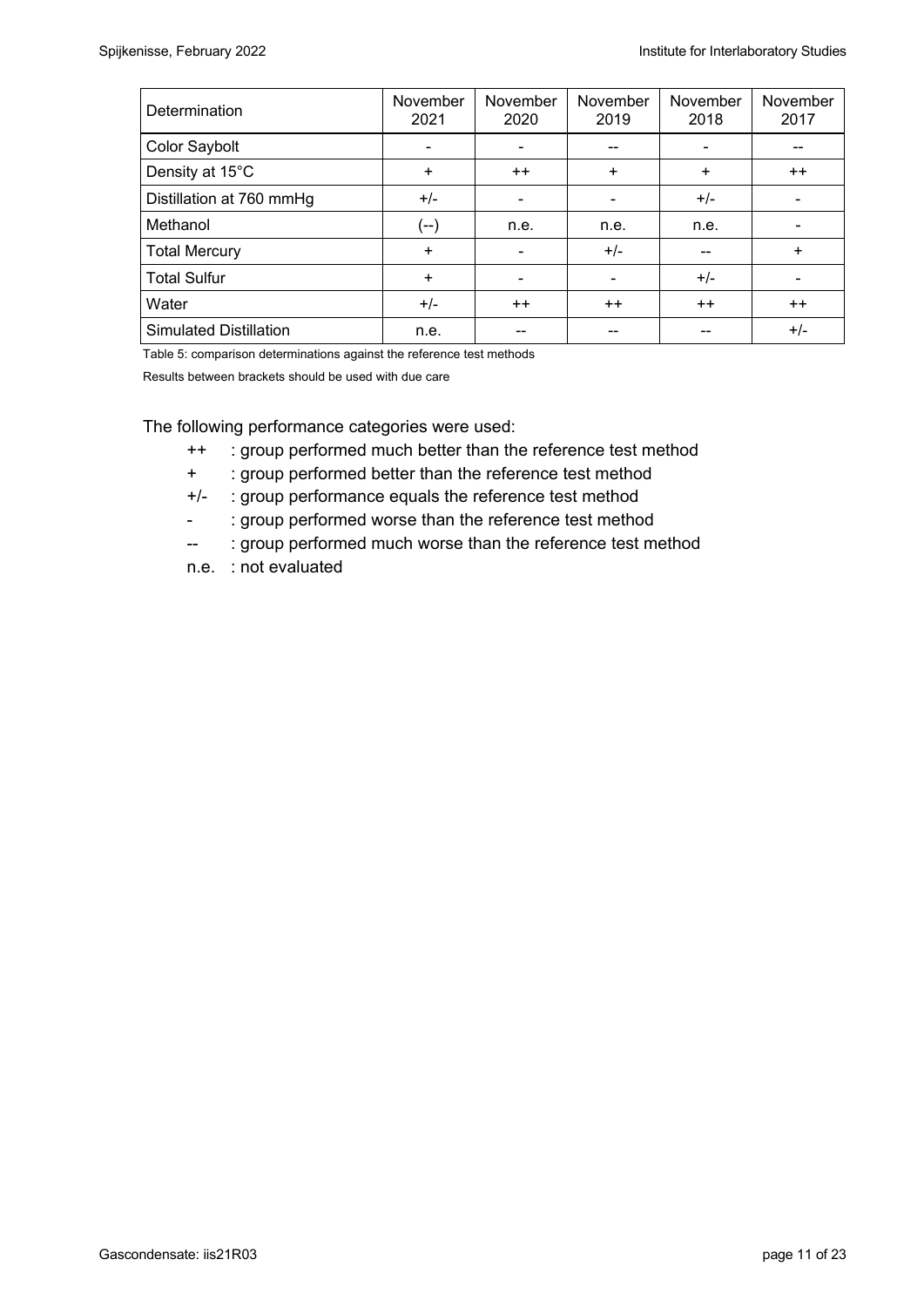|              | Determination of Color Saybolt on sample #21230; |          |         |                    |                     |  |  |  |  |
|--------------|--------------------------------------------------|----------|---------|--------------------|---------------------|--|--|--|--|
| lab          | method                                           | value    | mark    | z(targ)            | remarks             |  |  |  |  |
| 140          |                                                  | -----    |         | -----              |                     |  |  |  |  |
| 171          | D6045                                            | 17       |         | 1.34               |                     |  |  |  |  |
| 311          |                                                  | -----    |         | $-----$            |                     |  |  |  |  |
| 323          | D6045                                            | 17       |         | 1.34               |                     |  |  |  |  |
| 442          |                                                  | -----    |         | -----              |                     |  |  |  |  |
| 444          | D6045                                            | 17       |         | 1.34               |                     |  |  |  |  |
| 600          | D <sub>156</sub>                                 | 13       | G(0.01) | $-7.69$            |                     |  |  |  |  |
| 608          | D <sub>156</sub>                                 | 17       |         | 1.34               |                     |  |  |  |  |
| 657          | D6045                                            | 16       |         | $-0.92$            |                     |  |  |  |  |
| 785          | D6045                                            | 16       |         | $-0.92$            |                     |  |  |  |  |
| 840          | D6045                                            | 15.3     | C       | $-2.50$            | First reported 14.1 |  |  |  |  |
| 873<br>874   | D6045                                            | 16       |         | $-0.92$<br>$-0.92$ |                     |  |  |  |  |
| 875          | D6045<br>D6045                                   | 16<br>16 |         | $-0.92$            |                     |  |  |  |  |
| 922          | D6045                                            | 17       |         | 1.34               |                     |  |  |  |  |
| 1164         | D6045                                            | 16       |         | $-0.92$            |                     |  |  |  |  |
| 1455         | D <sub>156</sub>                                 | 17       |         | 1.34               |                     |  |  |  |  |
| 1696         | D6045                                            | 17       |         | 1.34               |                     |  |  |  |  |
| 1815         |                                                  | -----    |         | -----              |                     |  |  |  |  |
| 1957         |                                                  | -----    |         | $-----$            |                     |  |  |  |  |
| 1960         |                                                  | -----    |         | -----              |                     |  |  |  |  |
| 2124         | D6045                                            | 15       |         | $-3.17$            |                     |  |  |  |  |
| 6052         | D6045                                            | 16       |         | $-0.92$            |                     |  |  |  |  |
| 6054         | D6045                                            | 16       |         | $-0.92$            |                     |  |  |  |  |
| 6087         |                                                  | -----    |         | -----              |                     |  |  |  |  |
| 9054         |                                                  | -----    |         | -----              |                     |  |  |  |  |
| 9055         |                                                  | -----    |         | -----              |                     |  |  |  |  |
| 9056         |                                                  |          |         | -----              |                     |  |  |  |  |
| 9057         |                                                  |          |         |                    |                     |  |  |  |  |
| 9058         |                                                  |          |         |                    |                     |  |  |  |  |
| 9061         |                                                  | -----    |         | -----              |                     |  |  |  |  |
| 9100         |                                                  | -----    |         | -----              |                     |  |  |  |  |
| 9107         | D <sub>156</sub>                                 | 18       |         | 3.60               |                     |  |  |  |  |
| 9130         |                                                  | -----    |         | -----              |                     |  |  |  |  |
| 9141         |                                                  | -----    |         | -----              |                     |  |  |  |  |
| 9142<br>9143 |                                                  |          |         |                    |                     |  |  |  |  |
| 9160         |                                                  |          |         |                    |                     |  |  |  |  |
| 9161         |                                                  |          |         |                    |                     |  |  |  |  |
| 9162         |                                                  |          |         | ----               |                     |  |  |  |  |
| 9163         |                                                  |          |         |                    |                     |  |  |  |  |
| 9164         |                                                  |          |         |                    |                     |  |  |  |  |
| 9165         |                                                  | -----    |         | -----              |                     |  |  |  |  |
|              |                                                  |          |         |                    |                     |  |  |  |  |
|              | normality                                        | OK       |         |                    |                     |  |  |  |  |
|              | n                                                | 18       |         |                    |                     |  |  |  |  |
|              | outliers                                         | 1        |         |                    |                     |  |  |  |  |
|              | mean $(n)$                                       | 16.41    |         |                    |                     |  |  |  |  |
|              | st.dev. (n)                                      | 0.749    |         |                    |                     |  |  |  |  |
|              | R(calc.)                                         | 2.10     |         |                    |                     |  |  |  |  |
|              | st.dev.(D6045:20)                                | 0.443    |         |                    |                     |  |  |  |  |
|              | R(D6045:20)                                      | 1.24     |         |                    |                     |  |  |  |  |

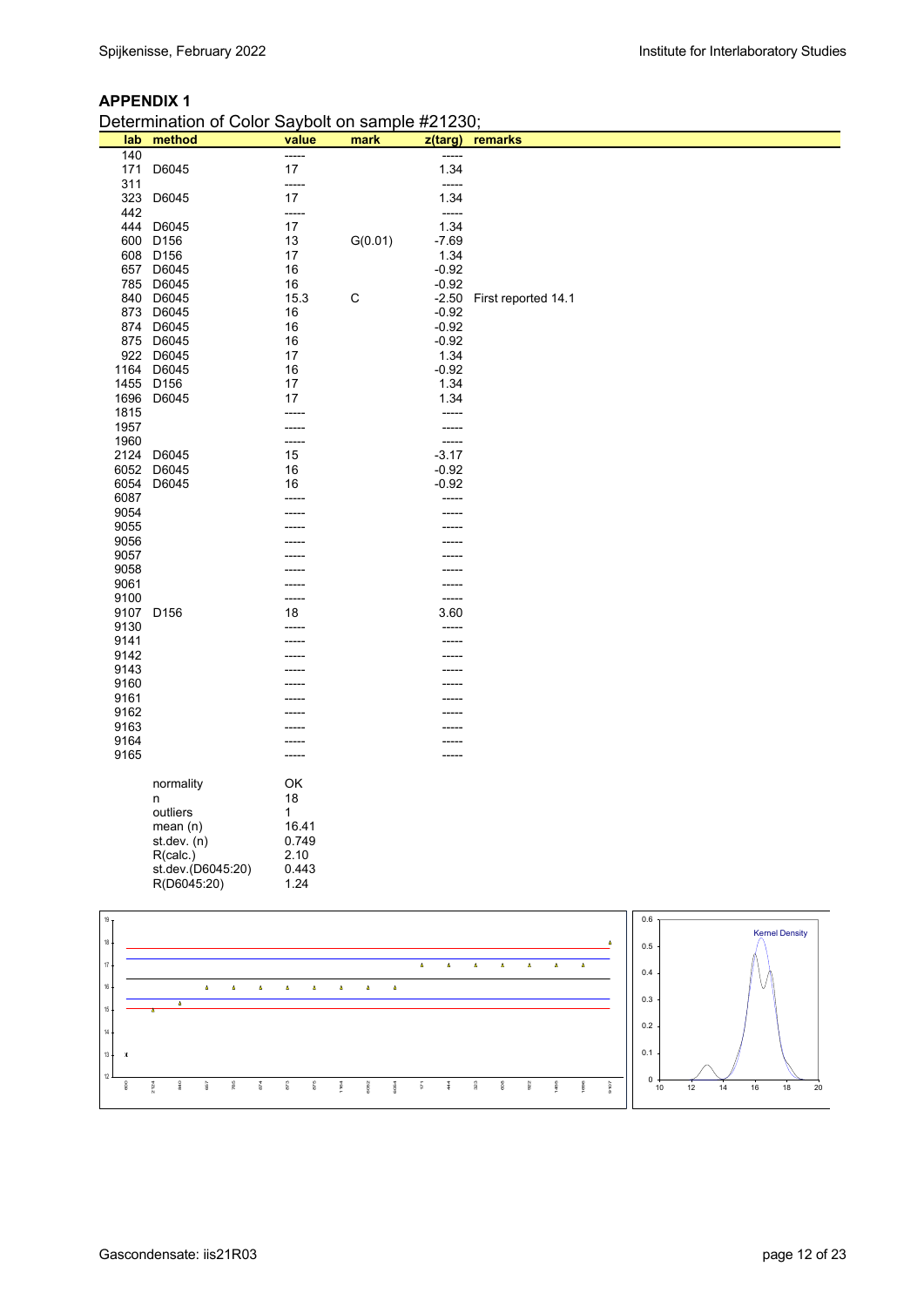# Determination of Density at 15°C on sample #21230; results in kg/L

| lab  | method                   | value               | mark    | z(targ)         | remarks                                |
|------|--------------------------|---------------------|---------|-----------------|----------------------------------------|
| 140  | D4052                    | 0.7469              |         | $-0.18$         |                                        |
|      | 171 D4052                | 0.7472              |         | 0.23            |                                        |
|      | 311 D4052                | 0.74681             |         | $-0.30$         |                                        |
|      | 323 D4052                | 0.7468              | С       | -0.31           | First reported 7468 kg/m <sup>3</sup>  |
|      | 442 IP365                | 0.74685             |         | $-0.25$         |                                        |
|      | 444 D4052                | 0.7478              |         | 1.06            |                                        |
|      | 600 D4052                | 0.7472              |         | 0.23            |                                        |
|      | 608 D4052                | 0.7471              |         | 0.10            |                                        |
|      | 657 D4052                | 0.7469              |         | $-0.18$         |                                        |
|      | 785 D4052                | 0.7469              |         | $-0.18$         |                                        |
|      | 840 D4052                | 0.74704             |         | 0.01            |                                        |
|      | 873 D4052                | 0.7467              |         | -0.45           |                                        |
|      | 874 D4052                | 0.7470              |         | $-0.04$         |                                        |
|      | 875 D4052                | 0.7466              |         | $-0.59$         |                                        |
|      | 922 D4052                | 0.7473              |         | 0.37            |                                        |
|      | 1164 D4052               | 0.7468              |         | -0.31           |                                        |
|      | 1455 D4052               | 0.7468              |         | $-0.31$         |                                        |
|      | 1696 D4052               | 0.7487              | R(0.01) | 2.29            |                                        |
|      | 1815 ISO12185            | 0.74708             |         | 0.07            |                                        |
|      | 1957 D4928               | 0.7469              |         | -0.18           |                                        |
|      | 1960 D4052               | 0.746941            |         | $-0.12$         |                                        |
|      | 2124 D4052               | 0.7475              |         | 0.65            |                                        |
|      | 6052 D4052               | 0.7469              |         | $-0.18$         |                                        |
|      | 6054 D4052<br>6087 D4052 | 0.74742<br>0.746844 | С       | 0.54<br>$-0.25$ | First reported 747.42 without unit     |
|      | 9054 D4052               | 0.7475              |         | 0.65            |                                        |
| 9055 |                          | -----               |         | -----           |                                        |
|      | 9056 In house            | 0.7476              |         | 0.78            |                                        |
|      | 9057 D5002               | 0.7469              |         | $-0.18$         |                                        |
| 9058 |                          | 0.7467              |         | -0.45           |                                        |
|      | 9061 D5002               | 0.74683             |         | $-0.27$         |                                        |
| 9100 |                          | -----               |         | -----           |                                        |
|      | 9107 D4052               | 0.74768             |         | 0.89            |                                        |
|      | 9130 D4052               | 0.7467              |         | $-0.45$         |                                        |
| 9141 | D1298                    | 0.7460              |         | $-1.41$         |                                        |
|      | 9142 D1298               | 0.7472              | С       | 0.23            | First reported 750.0 kg/m <sup>3</sup> |
| 9143 |                          |                     |         |                 |                                        |
| 9160 |                          |                     |         |                 |                                        |
| 9161 |                          |                     |         |                 |                                        |
| 9162 |                          |                     |         |                 |                                        |
| 9163 |                          |                     |         |                 |                                        |
| 9164 |                          |                     |         | -----           |                                        |
|      | 9165 D1298               | 0.7476              |         | 0.78            |                                        |
|      | normality                | OK                  |         |                 |                                        |
|      | n                        | 34                  |         |                 |                                        |
|      | outliers                 | 1                   |         |                 |                                        |
|      | mean $(n)$               | 0.74703             |         |                 |                                        |
|      | st.dev. $(n)$            | 0.000366            |         |                 |                                        |
|      | R(calc.)                 | 0.00103             |         |                 |                                        |
|      | st.dev.(D4052:18a)       | 0.000730            |         |                 |                                        |
|      | R(D4052:18a)             | 0.00204             |         |                 |                                        |
|      |                          |                     |         |                 |                                        |

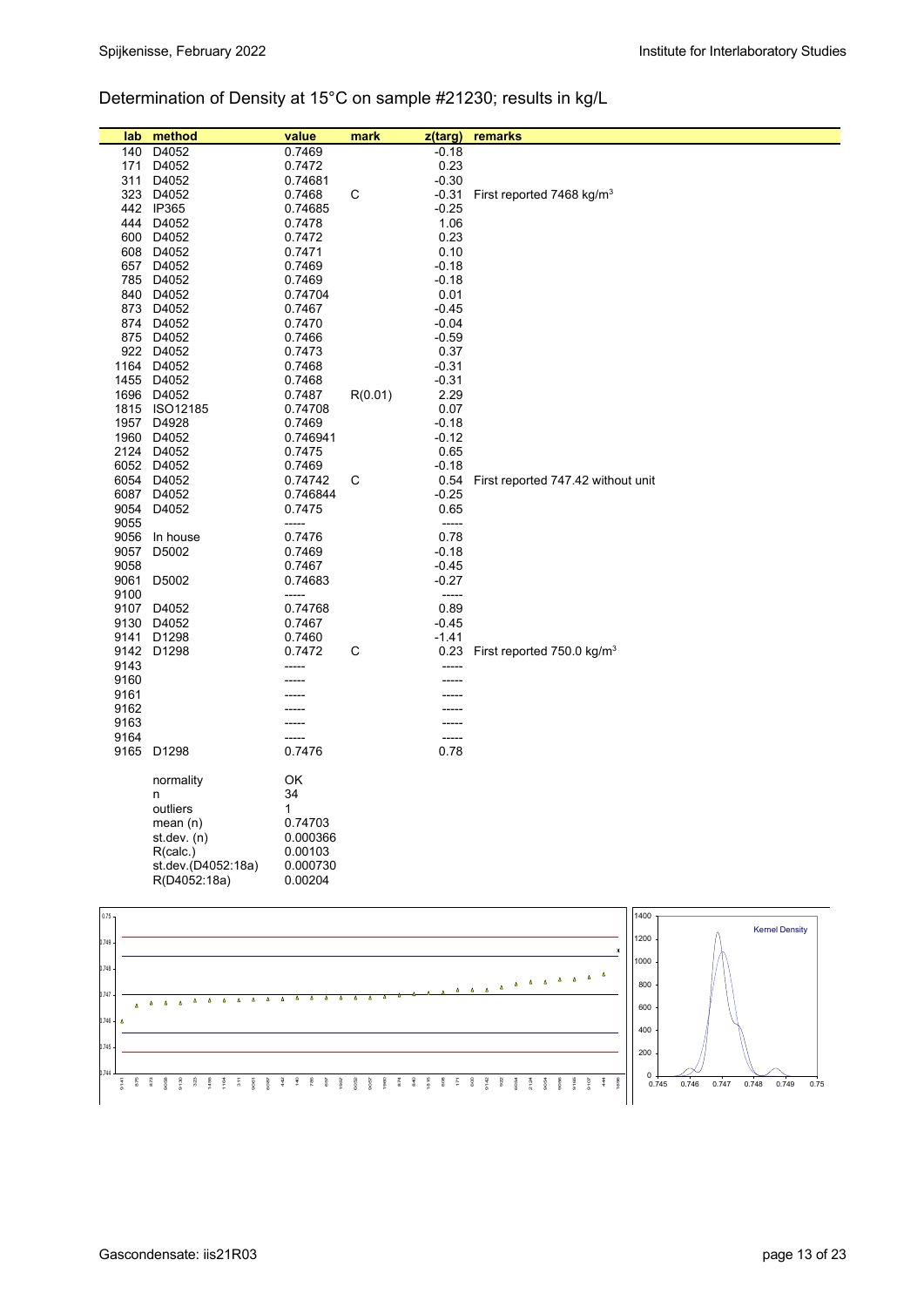## Determination of Distillation at 760 mmHg on sample #21230; results in °C

|              | lab method             | <b>IBP</b>       | <b>5% rec</b>      | 10% rec           | <b>50% rec</b>                           | 90% rec           | 95% rec             | <b>FBP</b>        | residue<br>$($ %V/V) | loss<br>$(\%$ V/V) |
|--------------|------------------------|------------------|--------------------|-------------------|------------------------------------------|-------------------|---------------------|-------------------|----------------------|--------------------|
| 140          |                        | -----            | -----              | -----             | -----                                    |                   | -----               | -----             | -----                | -----              |
|              | 171 D86-A              | 28.8             | 59.1               | 70.5              | 126.2                                    | 251.9             | -----               | 305.9             | 1.3                  | $1.2$              |
| 311          | 323 D86-A              | -----<br>34.2 ex | -----<br>44.4 DG1  | -----<br>60.7 DG1 | -----<br>119.6 DG1                       | -----<br>229.2 ex | -----<br>-----      | -----<br>307.4 ex | -----<br>1.3         | -----<br>4.7       |
| 442          |                        | -----            | -----              | -----             | -----                                    | -----             | -----               | -----             | -----                | -----              |
|              | 444 D86-A              | 34.3             | 59.4               | 70.7              | 127.6                                    | 258.3             | -----               | 304.5             | 1.3                  | 4.8                |
| 600          |                        | -----            | -----              | -----             | -----                                    | -----             | -----               | -----             | -----                | -----              |
| 608          |                        | -----<br>34.6    | -----<br>63.6      | -----<br>73.7     | -----<br>128.4                           | -----<br>250.6    | -----<br>291.9      | -----<br>313.0    | -----<br>1.3         | -----<br>1.2       |
|              | 657 D86-A<br>785 D86-M | 38.0             | 61.0               | 72.0              | 129.0                                    | 257.0             | 312.5               | 314.0             | 1.4                  | 1.7                |
|              | 840 D86-A              | 31.68            | 60.03              | 71.24             | 125.17                                   | 247.01            | -----               | 306.03            | 1.3                  | 3.2                |
|              | 873 D86-M              | 37.0             | 61.5               | 71.5              | 126.5                                    | 256.0             | 298.0               | 313.0             | 1.6                  | 2.2                |
|              | 874 D86-M              | 36.0             | 60.5               | 72.0              | 126.0                                    | 257.0             | 298.0               | 312.5             | 1.6 C                | 1.6                |
|              | 875 D86-A              | 35.3             | 60.0               | 71.4              | 126.5                                    | 250.8             | -----               | 306.9             | 1.3                  | 2.7                |
|              | 922 D86-M              | 32.5             | 58.5               | 69.5              | 126.0                                    | 246.0             | -----               | 305.5             | 1.5                  | 3.5                |
|              | 1164 D86-A             | 36.4             | 61.3               | 72.2              | 127.0                                    | 245.4             | 282.2               | 304.2 C           | 3.0                  | 0.3                |
| 1455         |                        | -----            | -----              | -----             | -----                                    | -----             | -----               | -----             | -----                | -----              |
|              | 1696 D86-A             | 35.8             | 59.5               | 71.2              | 127.1                                    | 263.7             | -----               | -----             | -----                | -----              |
| 1815         |                        |                  | 31.95 ex 43.85 DG1 | 61.20 DG1         | 120.15 DG1 233.75 ex 265.85 ex 289.60 G1 |                   |                     |                   | 2.20                 | 3.40               |
| 1957         |                        | -----            | ------             | -----             | -----                                    | -----             | -----               | -----             | -----                | -----              |
| 1960         |                        | -----            | -----              | -----             | -----                                    | -----             | -----               | -----             | -----                | -----              |
| 2124         |                        | -----            | -----              | -----             | -----                                    | -----             | -----               | -----             | -----                | -----              |
|              | 6052 D86-A             | 32.7             | 60                 | 70.5              | 124.4                                    | 240.2             | 273.7               | 307.5             | 1.3                  | 1.9                |
|              | 6054 D86-A             | 32.6             | 60.1               | 71.6              | 127.4                                    | 253.4             | -----               | 311.7             | 1.3                  | 4.0                |
| 6087         |                        | -----            | -----              | -----             | -----                                    | -----             | -----               | -----             | -----                | -----              |
| 9054         |                        | -----            | -----              | -----             | -----                                    | ------            | -----               | -----             | -----                | -----              |
| 9055         |                        | -----            | -----              | -----             | -----                                    | ------            | -----               | -----             | -----                | -----              |
| 9056         |                        | -----            | -----              | -----             | -----                                    | -----             | -----               | -----             | -----                | -----              |
| 9057         |                        | -----            | -----              | -----             | -----                                    | -----             | -----               | -----             | -----                | -----              |
| 9058         |                        | -----            | ------             | -----             | -----                                    | -----             | -----               | -----             | -----                | -----              |
| 9061         |                        | -----            | ------             | -----             | -----                                    | -----             | -----               | -----             | -----                | -----              |
| 9100         |                        | -----            | ------             | -----             | -----                                    | $-----$           | -----               | -----             | -----                | -----              |
| 9107         |                        | -----            | ------             | -----             | -----                                    | $-----$           | -----               | -----             | -----                | -----              |
| 9130         |                        | -----            | -----              | -----             | -----                                    | -----             | -----               | -----             | -----                | -----              |
| 9141         |                        | -----            | -----              | -----             | -----                                    | -----             | -----               | -----             | -----                | -----              |
| 9142         |                        | -----            | -----              | -----             | -----                                    | -----             | -----               | -----             | -----                | -----              |
| 9143         |                        | -----            | -----              | -----             | -----                                    | -----             | -----               | -----             | -----                | -----              |
| 9160         |                        | -----            | -----              | -----             | -----                                    | -----             | -----               | -----             | -----                | -----              |
| 9161         |                        | -----            | ------             | -----             | -----                                    | $-----$           | -----               | ------            | -----                | -----              |
| 9162         |                        | -----            | ------             | -----             | -----                                    | -----             | -----               | ------            | -----                | ------             |
| 9163<br>9164 |                        | -----<br>-----   | -----<br>-----     | -----<br>-----    | -----<br>-----                           | -----<br>-----    | -----<br>-----      | ------<br>-----   | -----                | -----<br>-----     |
| 9165         |                        |                  |                    | -----             | -----                                    |                   |                     |                   | -----                | -----              |
|              |                        | -----            | -----              |                   |                                          | -----             | -----               | -----             |                      |                    |
|              | normality              | OK               | not OK             | suspect           | OK                                       | OK                | unknown             | OK                |                      |                    |
|              | n                      | 13               | 13                 | 13                | 13                                       | 13                | 6                   | 12                |                      |                    |
|              | outliers               | $0 (+2ex) 2$     |                    | $\overline{2}$    | $\overline{a}$                           | $0 (+2ex)$        | $0 (+1ex) 1 (+1ex)$ |                   |                      |                    |
|              | mean $(n)$             | 34.28            | 60.35              | 71.39             | 126.71                                   | 252.10            | 292.72              | 308.73            |                      |                    |
|              | st.dev. (n)            | 2.540            | 1.299              | 1.020             | 1.247                                    | 6.400             | 13.565              | 3.769             |                      |                    |
|              | R(calc.)               | 7.11             | 3.64               | 2.86              | 3.49                                     | 17.92             | 37.98               | 10.55             |                      |                    |
|              | st.dev.(D86-M:20b)     | 2.731            | 2.405              | 1.343             | 1.716                                    | 2.395             | (4.501)             | 1.587             |                      |                    |
|              | R(D86-M:20b)           | 7.65             | 6.73               | 3.76              | 4.80                                     | 6.71              | (12.60)             | 4.44              |                      |                    |
|              | Compare                |                  |                    |                   |                                          |                   |                     |                   |                      |                    |
|              | R(D86-A:20b)           | 1.89             | 1.81               | 1.57              | 3.0                                      | 3.78              | (6.27)              | 7.1               |                      |                    |
|              |                        |                  |                    |                   |                                          |                   |                     |                   |                      |                    |

Ex = excluded due to observed outliers in other Distillation at 760 mmHg parameters Lab 874 first reported 96.5



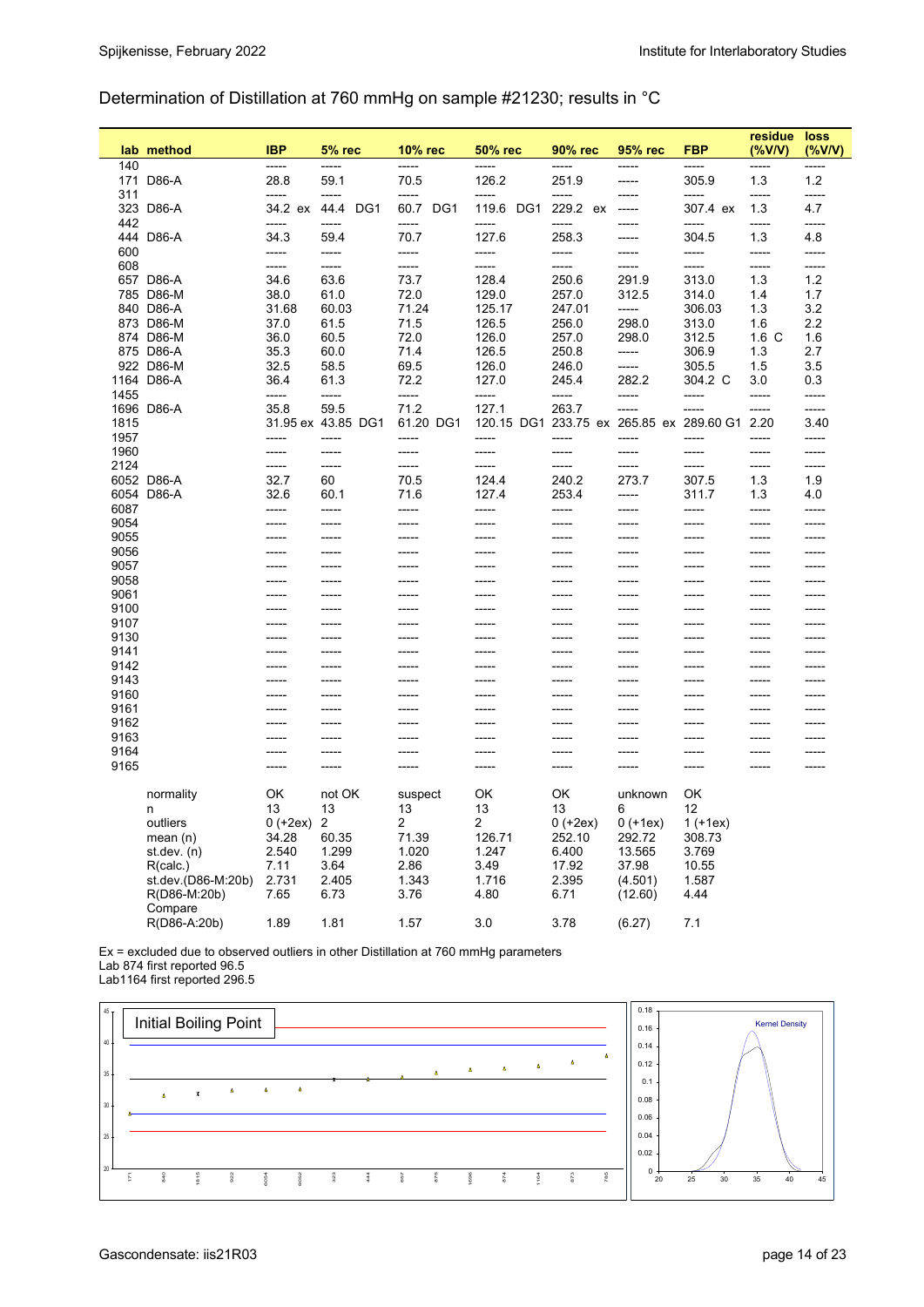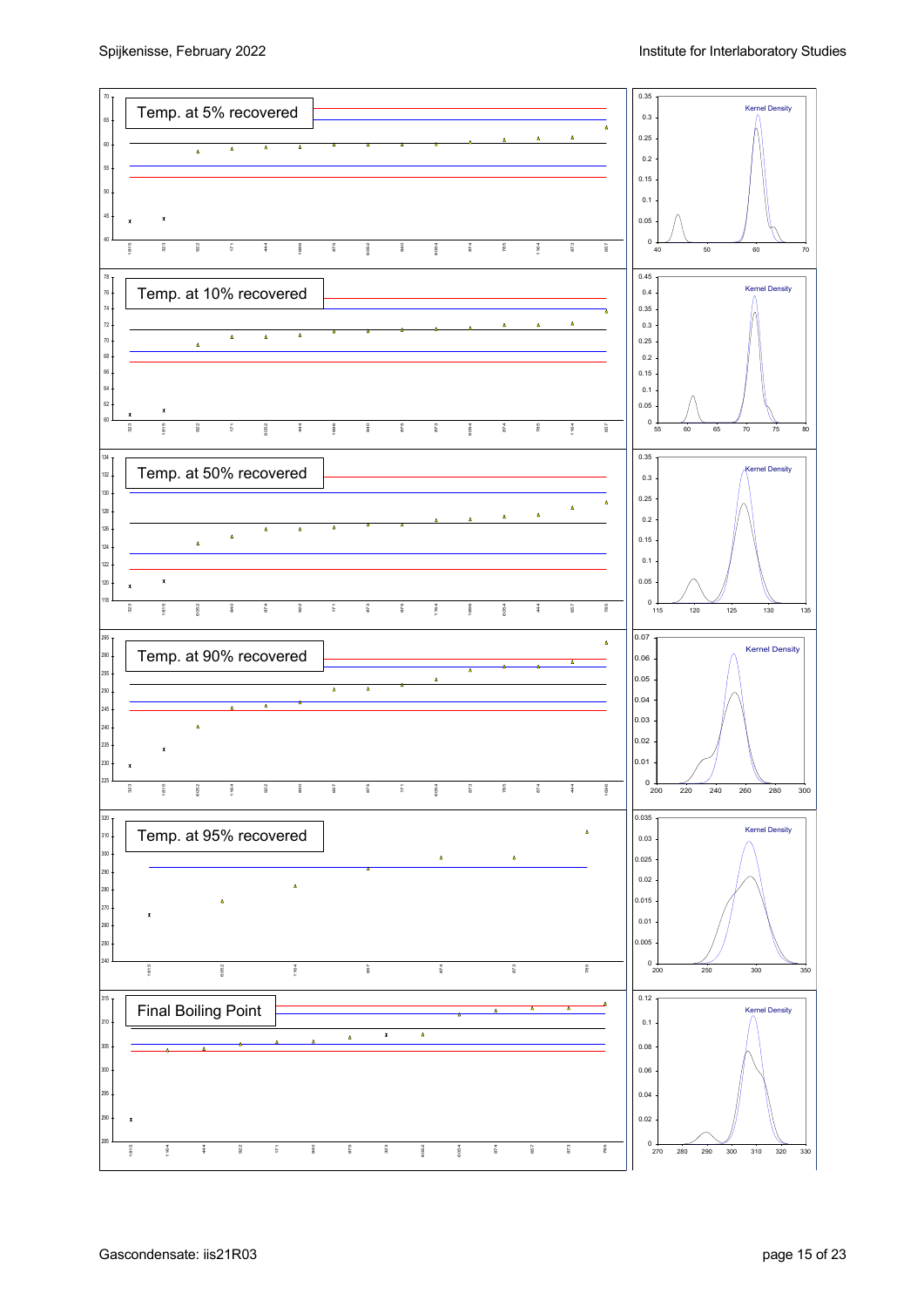# Determination of Methanol on sample #21230; results in mg/kg

| 140<br>-----<br>-----<br>171<br>D7423<br>30.0<br>-----<br>311<br>-----<br>-----<br>323<br><b>INH-304</b><br>30<br>-----<br>442<br>-----<br>-----<br>444<br>-----<br>600<br>-----<br>608<br>-----<br>657<br><b>INH-0103</b><br>43.9<br>-----<br>785<br>-----<br>-----<br>840<br>-----<br>-----<br>873<br>-----<br>-----<br>874<br>-----<br>-----<br>875<br>-----<br>922<br>-----<br>1164<br>-----<br>-----<br>1455<br>D7423<br>56<br>-----<br>1696<br>-----<br>-----<br>1815<br>-----<br>-----<br>1957<br>-----<br>-----<br>1960<br>-----<br>2124<br>----<br>6052<br>6054<br>-----<br>-----<br>6087<br>-----<br>9054<br>-----<br>-----<br>9055<br>-----<br>-----<br>9056<br>-----<br>-----<br>9057<br>9058<br>-----<br>-----<br>9061<br>-----<br>-----<br>9100<br>-----<br>-----<br>9107<br>-----<br>-----<br>9130<br>-----<br>-----<br>9141<br>-----<br>-----<br>9142<br>-----<br>-----<br>9143<br>9160<br>-----<br>-----<br>9161<br>----<br>-----<br>9162<br>9163<br>-----<br>-----<br>9164<br>-----<br>-----<br>9165<br>-----<br>-----<br>normality<br>unknown<br>$\overline{\mathbf{4}}$<br>n<br>outliers<br>$\pmb{0}$<br>39.97<br>mean (n)<br>st.dev. (n)<br>12.533<br>R(calc.)<br>35.09<br>st.dev.(Horwitz)<br>(3.671)<br>R(Horwitz)<br>(10.28)<br>$60\,$ -<br>$\pmb{\Delta}$<br>$50\,$<br>$\Delta$<br>$40\,$<br>$30\,$<br>$\Delta$<br>$\pmb{\Delta}$<br>$20\,$<br>10 | lab | method | value | mark<br>z(targ) | remarks |  |
|----------------------------------------------------------------------------------------------------------------------------------------------------------------------------------------------------------------------------------------------------------------------------------------------------------------------------------------------------------------------------------------------------------------------------------------------------------------------------------------------------------------------------------------------------------------------------------------------------------------------------------------------------------------------------------------------------------------------------------------------------------------------------------------------------------------------------------------------------------------------------------------------------------------------------------------------------------------------------------------------------------------------------------------------------------------------------------------------------------------------------------------------------------------------------------------------------------------------------------------------------------------------------------------------------------------------------------------------------------------------------|-----|--------|-------|-----------------|---------|--|
|                                                                                                                                                                                                                                                                                                                                                                                                                                                                                                                                                                                                                                                                                                                                                                                                                                                                                                                                                                                                                                                                                                                                                                                                                                                                                                                                                                            |     |        |       |                 |         |  |
|                                                                                                                                                                                                                                                                                                                                                                                                                                                                                                                                                                                                                                                                                                                                                                                                                                                                                                                                                                                                                                                                                                                                                                                                                                                                                                                                                                            |     |        |       |                 |         |  |
|                                                                                                                                                                                                                                                                                                                                                                                                                                                                                                                                                                                                                                                                                                                                                                                                                                                                                                                                                                                                                                                                                                                                                                                                                                                                                                                                                                            |     |        |       |                 |         |  |
|                                                                                                                                                                                                                                                                                                                                                                                                                                                                                                                                                                                                                                                                                                                                                                                                                                                                                                                                                                                                                                                                                                                                                                                                                                                                                                                                                                            |     |        |       |                 |         |  |
|                                                                                                                                                                                                                                                                                                                                                                                                                                                                                                                                                                                                                                                                                                                                                                                                                                                                                                                                                                                                                                                                                                                                                                                                                                                                                                                                                                            |     |        |       |                 |         |  |
|                                                                                                                                                                                                                                                                                                                                                                                                                                                                                                                                                                                                                                                                                                                                                                                                                                                                                                                                                                                                                                                                                                                                                                                                                                                                                                                                                                            |     |        |       |                 |         |  |
|                                                                                                                                                                                                                                                                                                                                                                                                                                                                                                                                                                                                                                                                                                                                                                                                                                                                                                                                                                                                                                                                                                                                                                                                                                                                                                                                                                            |     |        |       |                 |         |  |
|                                                                                                                                                                                                                                                                                                                                                                                                                                                                                                                                                                                                                                                                                                                                                                                                                                                                                                                                                                                                                                                                                                                                                                                                                                                                                                                                                                            |     |        |       |                 |         |  |
|                                                                                                                                                                                                                                                                                                                                                                                                                                                                                                                                                                                                                                                                                                                                                                                                                                                                                                                                                                                                                                                                                                                                                                                                                                                                                                                                                                            |     |        |       |                 |         |  |
|                                                                                                                                                                                                                                                                                                                                                                                                                                                                                                                                                                                                                                                                                                                                                                                                                                                                                                                                                                                                                                                                                                                                                                                                                                                                                                                                                                            |     |        |       |                 |         |  |
|                                                                                                                                                                                                                                                                                                                                                                                                                                                                                                                                                                                                                                                                                                                                                                                                                                                                                                                                                                                                                                                                                                                                                                                                                                                                                                                                                                            |     |        |       |                 |         |  |
|                                                                                                                                                                                                                                                                                                                                                                                                                                                                                                                                                                                                                                                                                                                                                                                                                                                                                                                                                                                                                                                                                                                                                                                                                                                                                                                                                                            |     |        |       |                 |         |  |
|                                                                                                                                                                                                                                                                                                                                                                                                                                                                                                                                                                                                                                                                                                                                                                                                                                                                                                                                                                                                                                                                                                                                                                                                                                                                                                                                                                            |     |        |       |                 |         |  |
|                                                                                                                                                                                                                                                                                                                                                                                                                                                                                                                                                                                                                                                                                                                                                                                                                                                                                                                                                                                                                                                                                                                                                                                                                                                                                                                                                                            |     |        |       |                 |         |  |
|                                                                                                                                                                                                                                                                                                                                                                                                                                                                                                                                                                                                                                                                                                                                                                                                                                                                                                                                                                                                                                                                                                                                                                                                                                                                                                                                                                            |     |        |       |                 |         |  |
|                                                                                                                                                                                                                                                                                                                                                                                                                                                                                                                                                                                                                                                                                                                                                                                                                                                                                                                                                                                                                                                                                                                                                                                                                                                                                                                                                                            |     |        |       |                 |         |  |
|                                                                                                                                                                                                                                                                                                                                                                                                                                                                                                                                                                                                                                                                                                                                                                                                                                                                                                                                                                                                                                                                                                                                                                                                                                                                                                                                                                            |     |        |       |                 |         |  |
|                                                                                                                                                                                                                                                                                                                                                                                                                                                                                                                                                                                                                                                                                                                                                                                                                                                                                                                                                                                                                                                                                                                                                                                                                                                                                                                                                                            |     |        |       |                 |         |  |
|                                                                                                                                                                                                                                                                                                                                                                                                                                                                                                                                                                                                                                                                                                                                                                                                                                                                                                                                                                                                                                                                                                                                                                                                                                                                                                                                                                            |     |        |       |                 |         |  |
|                                                                                                                                                                                                                                                                                                                                                                                                                                                                                                                                                                                                                                                                                                                                                                                                                                                                                                                                                                                                                                                                                                                                                                                                                                                                                                                                                                            |     |        |       |                 |         |  |
|                                                                                                                                                                                                                                                                                                                                                                                                                                                                                                                                                                                                                                                                                                                                                                                                                                                                                                                                                                                                                                                                                                                                                                                                                                                                                                                                                                            |     |        |       |                 |         |  |
|                                                                                                                                                                                                                                                                                                                                                                                                                                                                                                                                                                                                                                                                                                                                                                                                                                                                                                                                                                                                                                                                                                                                                                                                                                                                                                                                                                            |     |        |       |                 |         |  |
|                                                                                                                                                                                                                                                                                                                                                                                                                                                                                                                                                                                                                                                                                                                                                                                                                                                                                                                                                                                                                                                                                                                                                                                                                                                                                                                                                                            |     |        |       |                 |         |  |
|                                                                                                                                                                                                                                                                                                                                                                                                                                                                                                                                                                                                                                                                                                                                                                                                                                                                                                                                                                                                                                                                                                                                                                                                                                                                                                                                                                            |     |        |       |                 |         |  |
|                                                                                                                                                                                                                                                                                                                                                                                                                                                                                                                                                                                                                                                                                                                                                                                                                                                                                                                                                                                                                                                                                                                                                                                                                                                                                                                                                                            |     |        |       |                 |         |  |
|                                                                                                                                                                                                                                                                                                                                                                                                                                                                                                                                                                                                                                                                                                                                                                                                                                                                                                                                                                                                                                                                                                                                                                                                                                                                                                                                                                            |     |        |       |                 |         |  |
|                                                                                                                                                                                                                                                                                                                                                                                                                                                                                                                                                                                                                                                                                                                                                                                                                                                                                                                                                                                                                                                                                                                                                                                                                                                                                                                                                                            |     |        |       |                 |         |  |
|                                                                                                                                                                                                                                                                                                                                                                                                                                                                                                                                                                                                                                                                                                                                                                                                                                                                                                                                                                                                                                                                                                                                                                                                                                                                                                                                                                            |     |        |       |                 |         |  |
|                                                                                                                                                                                                                                                                                                                                                                                                                                                                                                                                                                                                                                                                                                                                                                                                                                                                                                                                                                                                                                                                                                                                                                                                                                                                                                                                                                            |     |        |       |                 |         |  |
|                                                                                                                                                                                                                                                                                                                                                                                                                                                                                                                                                                                                                                                                                                                                                                                                                                                                                                                                                                                                                                                                                                                                                                                                                                                                                                                                                                            |     |        |       |                 |         |  |
|                                                                                                                                                                                                                                                                                                                                                                                                                                                                                                                                                                                                                                                                                                                                                                                                                                                                                                                                                                                                                                                                                                                                                                                                                                                                                                                                                                            |     |        |       |                 |         |  |
|                                                                                                                                                                                                                                                                                                                                                                                                                                                                                                                                                                                                                                                                                                                                                                                                                                                                                                                                                                                                                                                                                                                                                                                                                                                                                                                                                                            |     |        |       |                 |         |  |
|                                                                                                                                                                                                                                                                                                                                                                                                                                                                                                                                                                                                                                                                                                                                                                                                                                                                                                                                                                                                                                                                                                                                                                                                                                                                                                                                                                            |     |        |       |                 |         |  |
|                                                                                                                                                                                                                                                                                                                                                                                                                                                                                                                                                                                                                                                                                                                                                                                                                                                                                                                                                                                                                                                                                                                                                                                                                                                                                                                                                                            |     |        |       |                 |         |  |
|                                                                                                                                                                                                                                                                                                                                                                                                                                                                                                                                                                                                                                                                                                                                                                                                                                                                                                                                                                                                                                                                                                                                                                                                                                                                                                                                                                            |     |        |       |                 |         |  |
|                                                                                                                                                                                                                                                                                                                                                                                                                                                                                                                                                                                                                                                                                                                                                                                                                                                                                                                                                                                                                                                                                                                                                                                                                                                                                                                                                                            |     |        |       |                 |         |  |
|                                                                                                                                                                                                                                                                                                                                                                                                                                                                                                                                                                                                                                                                                                                                                                                                                                                                                                                                                                                                                                                                                                                                                                                                                                                                                                                                                                            |     |        |       |                 |         |  |
|                                                                                                                                                                                                                                                                                                                                                                                                                                                                                                                                                                                                                                                                                                                                                                                                                                                                                                                                                                                                                                                                                                                                                                                                                                                                                                                                                                            |     |        |       |                 |         |  |
|                                                                                                                                                                                                                                                                                                                                                                                                                                                                                                                                                                                                                                                                                                                                                                                                                                                                                                                                                                                                                                                                                                                                                                                                                                                                                                                                                                            |     |        |       |                 |         |  |
|                                                                                                                                                                                                                                                                                                                                                                                                                                                                                                                                                                                                                                                                                                                                                                                                                                                                                                                                                                                                                                                                                                                                                                                                                                                                                                                                                                            |     |        |       |                 |         |  |
|                                                                                                                                                                                                                                                                                                                                                                                                                                                                                                                                                                                                                                                                                                                                                                                                                                                                                                                                                                                                                                                                                                                                                                                                                                                                                                                                                                            |     |        |       |                 |         |  |
|                                                                                                                                                                                                                                                                                                                                                                                                                                                                                                                                                                                                                                                                                                                                                                                                                                                                                                                                                                                                                                                                                                                                                                                                                                                                                                                                                                            |     |        |       |                 |         |  |
|                                                                                                                                                                                                                                                                                                                                                                                                                                                                                                                                                                                                                                                                                                                                                                                                                                                                                                                                                                                                                                                                                                                                                                                                                                                                                                                                                                            |     |        |       |                 |         |  |
|                                                                                                                                                                                                                                                                                                                                                                                                                                                                                                                                                                                                                                                                                                                                                                                                                                                                                                                                                                                                                                                                                                                                                                                                                                                                                                                                                                            |     |        |       |                 |         |  |
|                                                                                                                                                                                                                                                                                                                                                                                                                                                                                                                                                                                                                                                                                                                                                                                                                                                                                                                                                                                                                                                                                                                                                                                                                                                                                                                                                                            |     |        |       |                 |         |  |
|                                                                                                                                                                                                                                                                                                                                                                                                                                                                                                                                                                                                                                                                                                                                                                                                                                                                                                                                                                                                                                                                                                                                                                                                                                                                                                                                                                            |     |        |       |                 |         |  |
|                                                                                                                                                                                                                                                                                                                                                                                                                                                                                                                                                                                                                                                                                                                                                                                                                                                                                                                                                                                                                                                                                                                                                                                                                                                                                                                                                                            |     |        |       |                 |         |  |
|                                                                                                                                                                                                                                                                                                                                                                                                                                                                                                                                                                                                                                                                                                                                                                                                                                                                                                                                                                                                                                                                                                                                                                                                                                                                                                                                                                            |     |        |       |                 |         |  |
|                                                                                                                                                                                                                                                                                                                                                                                                                                                                                                                                                                                                                                                                                                                                                                                                                                                                                                                                                                                                                                                                                                                                                                                                                                                                                                                                                                            |     |        |       |                 |         |  |
|                                                                                                                                                                                                                                                                                                                                                                                                                                                                                                                                                                                                                                                                                                                                                                                                                                                                                                                                                                                                                                                                                                                                                                                                                                                                                                                                                                            |     |        |       |                 |         |  |
|                                                                                                                                                                                                                                                                                                                                                                                                                                                                                                                                                                                                                                                                                                                                                                                                                                                                                                                                                                                                                                                                                                                                                                                                                                                                                                                                                                            |     |        |       |                 |         |  |
|                                                                                                                                                                                                                                                                                                                                                                                                                                                                                                                                                                                                                                                                                                                                                                                                                                                                                                                                                                                                                                                                                                                                                                                                                                                                                                                                                                            |     |        |       |                 |         |  |
|                                                                                                                                                                                                                                                                                                                                                                                                                                                                                                                                                                                                                                                                                                                                                                                                                                                                                                                                                                                                                                                                                                                                                                                                                                                                                                                                                                            |     |        |       |                 |         |  |
|                                                                                                                                                                                                                                                                                                                                                                                                                                                                                                                                                                                                                                                                                                                                                                                                                                                                                                                                                                                                                                                                                                                                                                                                                                                                                                                                                                            |     |        |       |                 |         |  |
|                                                                                                                                                                                                                                                                                                                                                                                                                                                                                                                                                                                                                                                                                                                                                                                                                                                                                                                                                                                                                                                                                                                                                                                                                                                                                                                                                                            |     |        |       |                 |         |  |
| $\mathbf 0$                                                                                                                                                                                                                                                                                                                                                                                                                                                                                                                                                                                                                                                                                                                                                                                                                                                                                                                                                                                                                                                                                                                                                                                                                                                                                                                                                                |     |        |       |                 |         |  |
| $\overline{\mathbb{S}}$<br>$323\,$<br>657<br>1455                                                                                                                                                                                                                                                                                                                                                                                                                                                                                                                                                                                                                                                                                                                                                                                                                                                                                                                                                                                                                                                                                                                                                                                                                                                                                                                          |     |        |       |                 |         |  |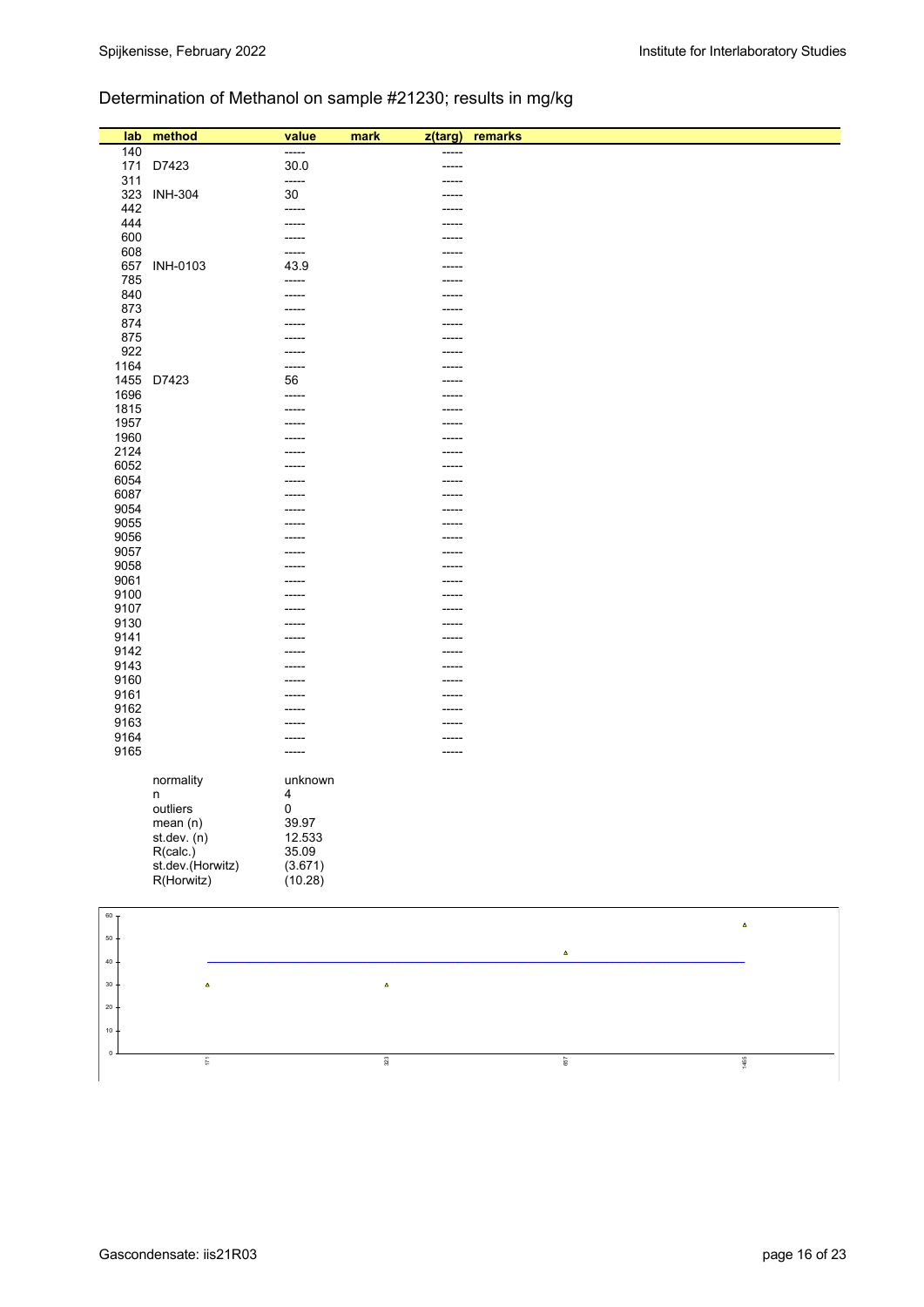# Determination of Total Mercury on sample #21230; results in µg/kg

| lab              | method                   | value                | mark       | $z$ (targ)         | remarks                                     |       |                       |
|------------------|--------------------------|----------------------|------------|--------------------|---------------------------------------------|-------|-----------------------|
| 140              |                          | -----                |            | -----              |                                             |       |                       |
| 171              | <b>UOP938</b>            | 111                  |            | $-0.92$            |                                             |       |                       |
| 311              | <b>UOP938</b>            | 175                  |            | 1.23               |                                             |       |                       |
|                  | 323 UOP938               | 135                  |            | $-0.11$            |                                             |       |                       |
| 442<br>444       | <b>UOP938</b>            | -----<br>230.6       | G(0.05)    | -----<br>3.09      |                                             |       |                       |
| 600              | <b>UOP938</b>            | 151.81               |            | 0.45               |                                             |       |                       |
| 608              |                          | -----                |            | -----              |                                             |       |                       |
|                  | 657 UOP938               | 114                  |            | $-0.82$            |                                             |       |                       |
| 785              |                          | -----                |            | $-----$            |                                             |       |                       |
|                  | 840 UOP938               | 118.12               |            | $-0.68$            |                                             |       |                       |
|                  | 873 UOP938<br>874 UOP938 | 160<br>163           |            | 0.72<br>0.82       |                                             |       |                       |
| 875              |                          | -----                |            | -----              |                                             |       |                       |
| 922              |                          | -----                |            | -----              |                                             |       |                       |
| 1164             | In house                 | 162                  |            | 0.79               |                                             |       |                       |
| 1455             |                          | -----                |            | -----              |                                             |       |                       |
| 1696             | <b>UOP938</b>            | 114.77               |            | $-0.79$            |                                             |       |                       |
| 1815             | 1957 UOP938              | -----<br>25.967      | C, G(0.05) | $-----$<br>$-3.77$ | First reported 18.775                       |       |                       |
|                  | 1960 UOP938              | 129.035              |            | $-0.31$            |                                             |       |                       |
| 2124             | <b>UOP938</b>            | 143.96               |            | 0.19               |                                             |       |                       |
| 6052             |                          | -----                |            | -----              |                                             |       |                       |
| 6054             |                          | -----                |            | -----              |                                             |       |                       |
|                  | 6087 UOP938              | 171.1201             |            | 1.10               |                                             |       |                       |
| 9055             | 9054 UOP938              | 143.9<br>-----       |            | 0.18<br>-----      |                                             |       |                       |
| 9056             |                          | -----                |            | -----              |                                             |       |                       |
| 9057             |                          | 110                  |            | $-0.95$            |                                             |       |                       |
| 9058             |                          | 112.1                |            | $-0.88$            |                                             |       |                       |
| 9061             |                          | -----                |            | -----              |                                             |       |                       |
| 9100             |                          |                      |            | -----              |                                             |       |                       |
| 9107<br>9130     |                          |                      |            |                    |                                             |       |                       |
| 9141             |                          |                      |            |                    |                                             |       |                       |
| 9142             |                          |                      |            |                    |                                             |       |                       |
| 9143             |                          |                      |            |                    |                                             |       |                       |
| 9160             |                          |                      |            |                    |                                             |       |                       |
| 9161<br>9162     |                          |                      |            |                    |                                             |       |                       |
| 9163             |                          |                      |            |                    |                                             |       |                       |
| 9164             |                          |                      |            |                    |                                             |       |                       |
| 9165             |                          | -----                |            |                    |                                             |       |                       |
|                  |                          |                      |            |                    |                                             |       |                       |
|                  | normality                | OK                   |            |                    |                                             |       |                       |
|                  | n<br>outliers            | 16<br>$\overline{c}$ |            |                    |                                             |       |                       |
|                  | mean(n)                  | 138.426              |            |                    |                                             |       |                       |
|                  | st.dev. (n)              | 23.3711              |            |                    |                                             |       |                       |
|                  | R(calc.)                 | 65.439               |            |                    |                                             |       |                       |
|                  | st.dev.(Horwitz)         | 29.8261              |            |                    |                                             |       |                       |
|                  | R(Horwitz)               | 83.513               |            |                    |                                             |       |                       |
|                  | Compare<br>R(UOP938:20)  | 12.999               |            |                    |                                             |       |                       |
|                  |                          |                      |            |                    |                                             |       |                       |
| 250              |                          |                      |            |                    |                                             | 0.018 |                       |
|                  |                          |                      |            |                    |                                             | 0.016 | <b>Kernel Density</b> |
| 200              |                          |                      |            |                    |                                             | 0.014 |                       |
|                  |                          |                      |            | Δ                  | Δ<br>Δ<br>$\pmb{\Lambda}$<br>$\pmb{\Delta}$ | 0.012 |                       |
| 150 <sub>1</sub> |                          |                      |            | $\Delta$           |                                             | 0.01  |                       |
|                  |                          | $\pmb{\Delta}$       |            |                    |                                             |       |                       |



0

50

100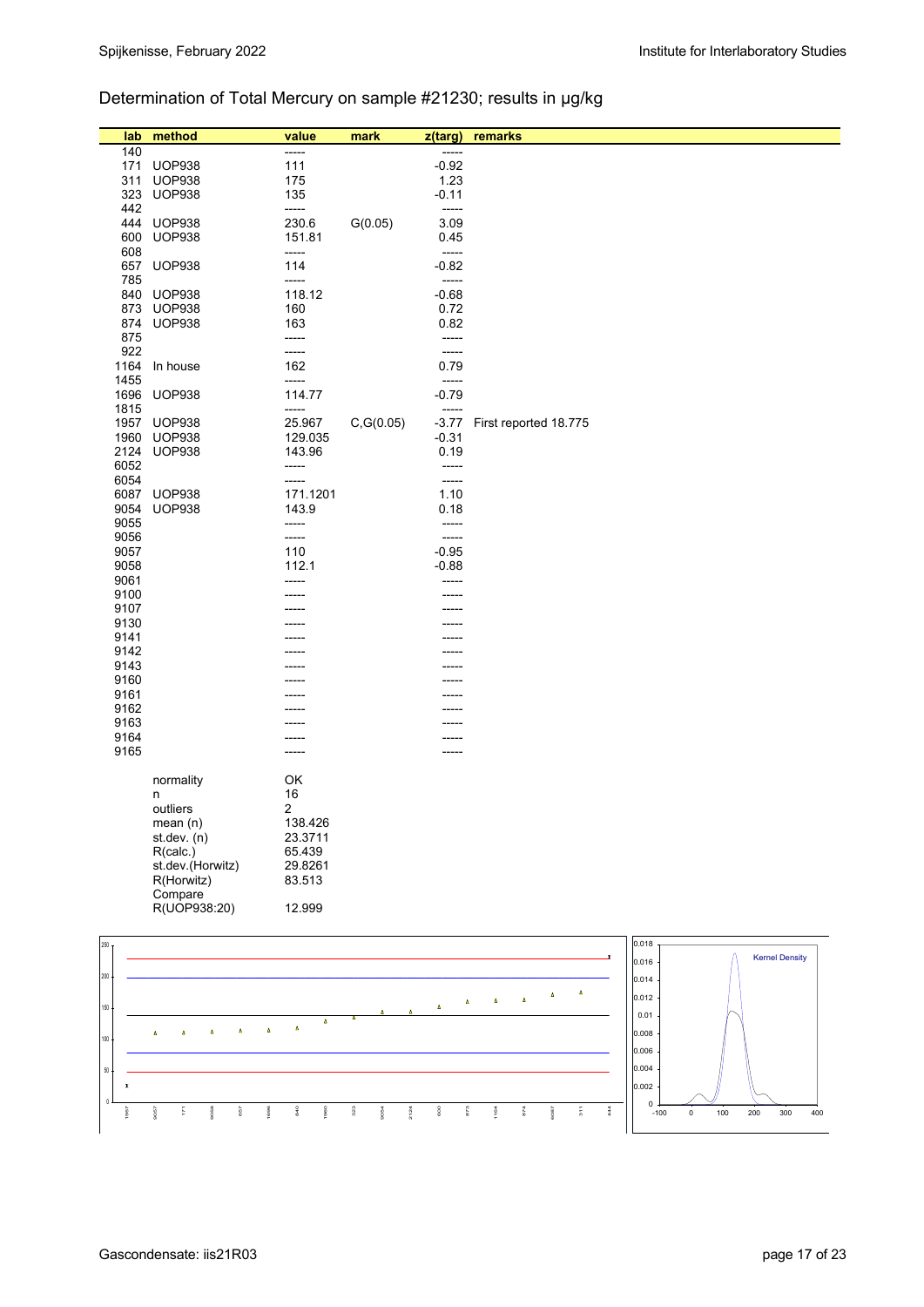# Determination of Total Sulfur on sample #21230; results in mg/kg

| lab          | method             | value   | mark        | z(targ) | remarks                       |
|--------------|--------------------|---------|-------------|---------|-------------------------------|
| 140          |                    | -----   |             | -----   |                               |
| 171          | D5453              | 35      |             | 0.40    |                               |
| 311          | D5453              | 34.4    |             | 0.20    |                               |
| 323          | D5453              | 30      |             | $-1.32$ |                               |
| 442          |                    |         |             | -----   |                               |
| 444          |                    | -----   |             |         |                               |
|              |                    | -----   |             | -----   |                               |
| 600          |                    | -----   |             | -----   |                               |
| 608          |                    | -----   |             | -----   |                               |
| 657          | D5453              | 35      |             | 0.40    |                               |
| 785          | D4294              | 37      |             | 1.09    |                               |
|              | 840 D5453          | 31.8    |             | $-0.70$ |                               |
| 873          | D4294              | 33      |             | $-0.29$ |                               |
| 874          | D2622              | 34.5    |             | 0.23    |                               |
|              | 875 D4294          | 30.5    |             | $-1.15$ |                               |
|              | 922 D4294          | 34.0    |             | 0.06    |                               |
| 1164         | D5453              | 34.98   | $\mathsf C$ | 0.40    | First reported 26.12          |
|              | 1455 D5453         | 36.6    |             | 0.95    |                               |
| 1696         |                    | -----   |             | -----   |                               |
|              | 1815 D5453         | 32.1    |             | $-0.60$ |                               |
| 1957         |                    | -----   |             | -----   |                               |
|              | 1960 D5453         | 38.327  |             | 1.55    |                               |
| 2124         | D5453              | 34      |             | 0.06    |                               |
|              | 6052 D5453         | 23.415  | G(0.05)     | $-3.59$ |                               |
| 6054         |                    | -----   |             | -----   |                               |
| 6087         | D5453              | 30.0464 |             | $-1.30$ |                               |
| 9054         |                    | -----   |             | -----   |                               |
| 9055         |                    |         |             | -----   |                               |
| 9056         |                    |         |             | ----    |                               |
| 9057         |                    |         |             |         |                               |
| 9058         |                    |         |             |         |                               |
| 9061         |                    |         |             |         |                               |
| 9100         |                    |         |             |         |                               |
| 9107         |                    |         |             |         |                               |
| 9130         |                    |         |             |         |                               |
| 9141         |                    |         |             |         |                               |
| 9142         |                    |         |             | ----    |                               |
| 9143         |                    |         |             |         |                               |
| 9160         |                    |         |             |         |                               |
| 9161         |                    |         |             |         |                               |
| 9162         |                    |         |             |         |                               |
| 9163         |                    |         |             |         |                               |
| 9164         |                    | -----   |             |         |                               |
| 9165         |                    | -----   |             | ----    |                               |
|              |                    |         |             |         |                               |
|              | normality          | OK      |             |         |                               |
|              | n                  | 16      |             |         |                               |
|              | outliers           | 1       |             |         |                               |
|              | mean (n)           | 33.828  |             |         |                               |
|              | st.dev. (n)        | 2.4592  |             |         |                               |
|              | R(calc.)           | 6.886   |             |         |                               |
|              | st.dev.(D5453:19a) | 2.9041  |             |         |                               |
|              |                    |         |             |         |                               |
|              | R(D5453:19a)       | 8.131   |             |         |                               |
|              |                    |         |             |         |                               |
| $45$ $\cdot$ |                    |         |             |         | 0.18                          |
|              |                    |         |             |         | <b>Kernel Density</b><br>0.16 |
|              |                    |         |             |         |                               |

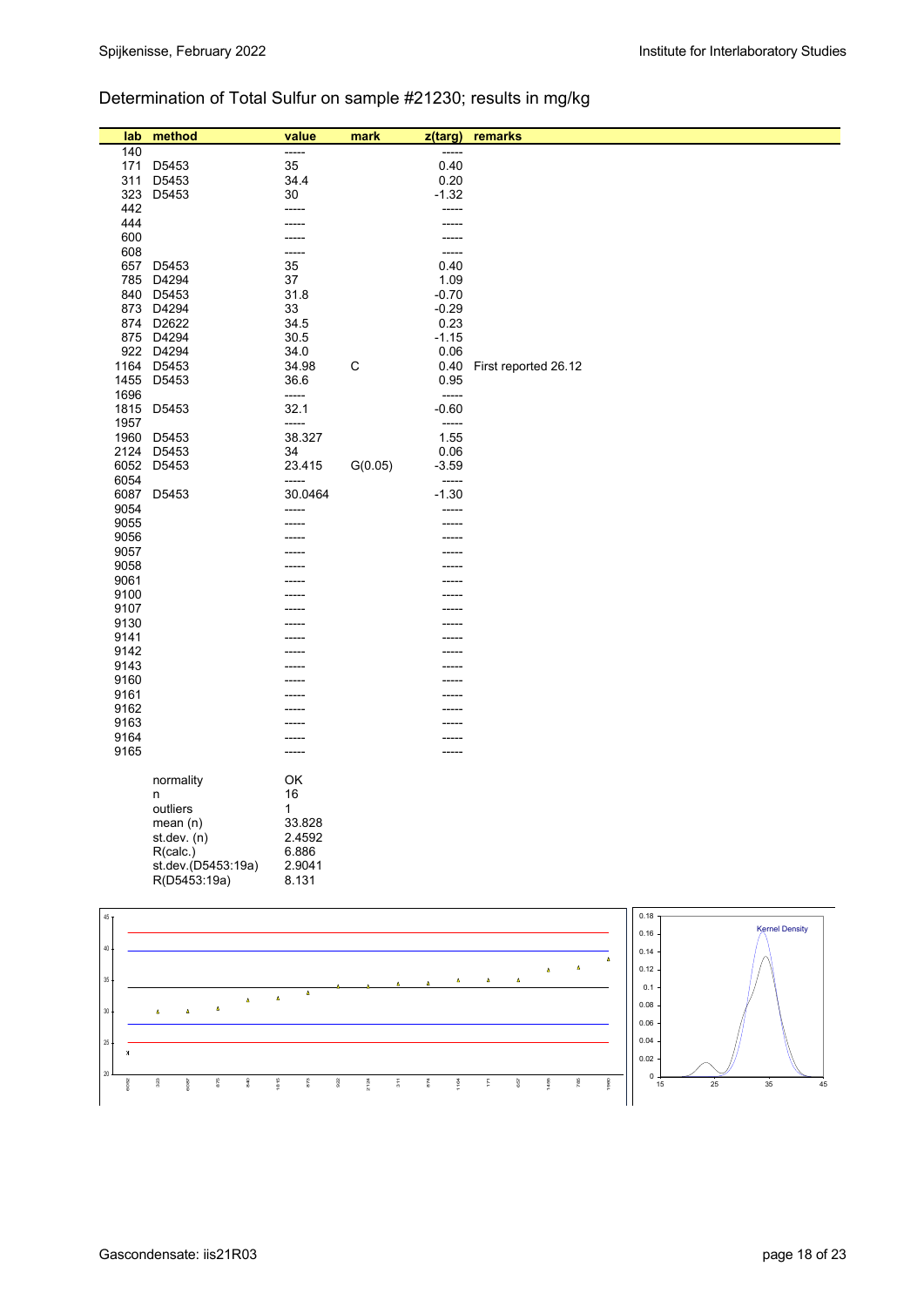# Determination of Water on sample #21230; results in mg/kg

| lab  | method                          | value             | mark    | z(targ) | remarks                 |
|------|---------------------------------|-------------------|---------|---------|-------------------------|
| 140  | D4928                           | 57.40             |         | 0.70    |                         |
| 171  | D6304-A                         | 49                |         | 0.05    |                         |
| 311  |                                 | -----             |         | -----   |                         |
|      | 323 E1064                       | 30                |         | $-1.43$ |                         |
|      | 442 IP438                       | 72                |         | 1.84    |                         |
| 444  | D6304-A:20                      | 52                |         | 0.28    |                         |
| 600  | D6304-A:20                      | 65                |         | 1.29    |                         |
|      | 608 D6304                       | 47                |         | $-0.11$ |                         |
| 657  | D6304-A:16e1                    | 52                |         | 0.28    |                         |
| 785  | D6304-A                         | 56                |         | 0.59    |                         |
| 840  | D6304-A:20                      | 57.4              |         | 0.70    |                         |
| 873  | D6304-A:20                      | 52                |         | 0.28    |                         |
| 874  | D6304-A:20                      | 51                |         | 0.21    |                         |
| 875  |                                 | -----             |         | -----   |                         |
|      | 922 D6304-A:20                  | 41                |         | $-0.57$ |                         |
| 1164 | D6304-A:20                      | 68                |         | 1.53    |                         |
|      | 1455 ISO12937                   | 40                |         | $-0.65$ |                         |
| 1696 | D6304-A:20                      | 45.96             |         | $-0.19$ |                         |
| 1815 | <b>ISO12937</b>                 | 43.73             |         | $-0.36$ |                         |
|      | 1957 D4928                      | 15.7              |         | $-2.54$ |                         |
| 1960 | D4928                           | 45                |         | $-0.26$ |                         |
| 2124 | D6304-A:16e1                    | 90                | R(0.05) | 3.23    |                         |
| 6052 | D6304-A:16e1                    | 46.03             |         | $-0.18$ |                         |
| 6054 |                                 | -----             |         | -----   |                         |
|      | 6087 D4928                      | 47.0              |         | -0.11   |                         |
| 9054 |                                 | -----             |         | -----   |                         |
| 9055 |                                 | -----             |         | -----   |                         |
| 9056 | In house                        | 100               | R(0.05) | 4.01    |                         |
| 9057 |                                 | 40                |         | $-0.65$ |                         |
| 9058 |                                 | 43                |         | -0.42   |                         |
| 9061 | D4928                           | 50.0              |         | 0.13    |                         |
| 9100 |                                 | -----             |         | -----   |                         |
| 9107 | D6304-C:20                      | 55                |         | 0.52    |                         |
| 9130 | D6304-A:20                      | 36                |         | $-0.96$ |                         |
| 9141 |                                 | -----             |         | -----   |                         |
| 9142 | D4006                           |                   |         | -----   | Reported 0.025 %vol/vol |
| 9143 |                                 |                   |         |         |                         |
| 9160 |                                 |                   |         |         |                         |
| 9161 |                                 |                   |         |         |                         |
| 9162 |                                 |                   |         |         |                         |
| 9163 |                                 |                   |         |         |                         |
| 9164 |                                 |                   |         |         |                         |
|      | 9165 D4006                      | -----             |         | -----   | Reported 0.025 %V/V     |
|      | normality                       | suspect           |         |         |                         |
|      | n                               | 26                |         |         |                         |
|      | outliers                        | 2                 |         |         |                         |
|      | mean $(n)$                      | 48.355            |         |         |                         |
|      | st.dev. $(n)$                   | 11.6000<br>32.480 |         |         |                         |
|      | R(calc.)<br>st.dev.(D6304-A:20) | 12.8743           |         |         |                         |
|      | R(D6304-A:20)                   | 36.048            |         |         |                         |

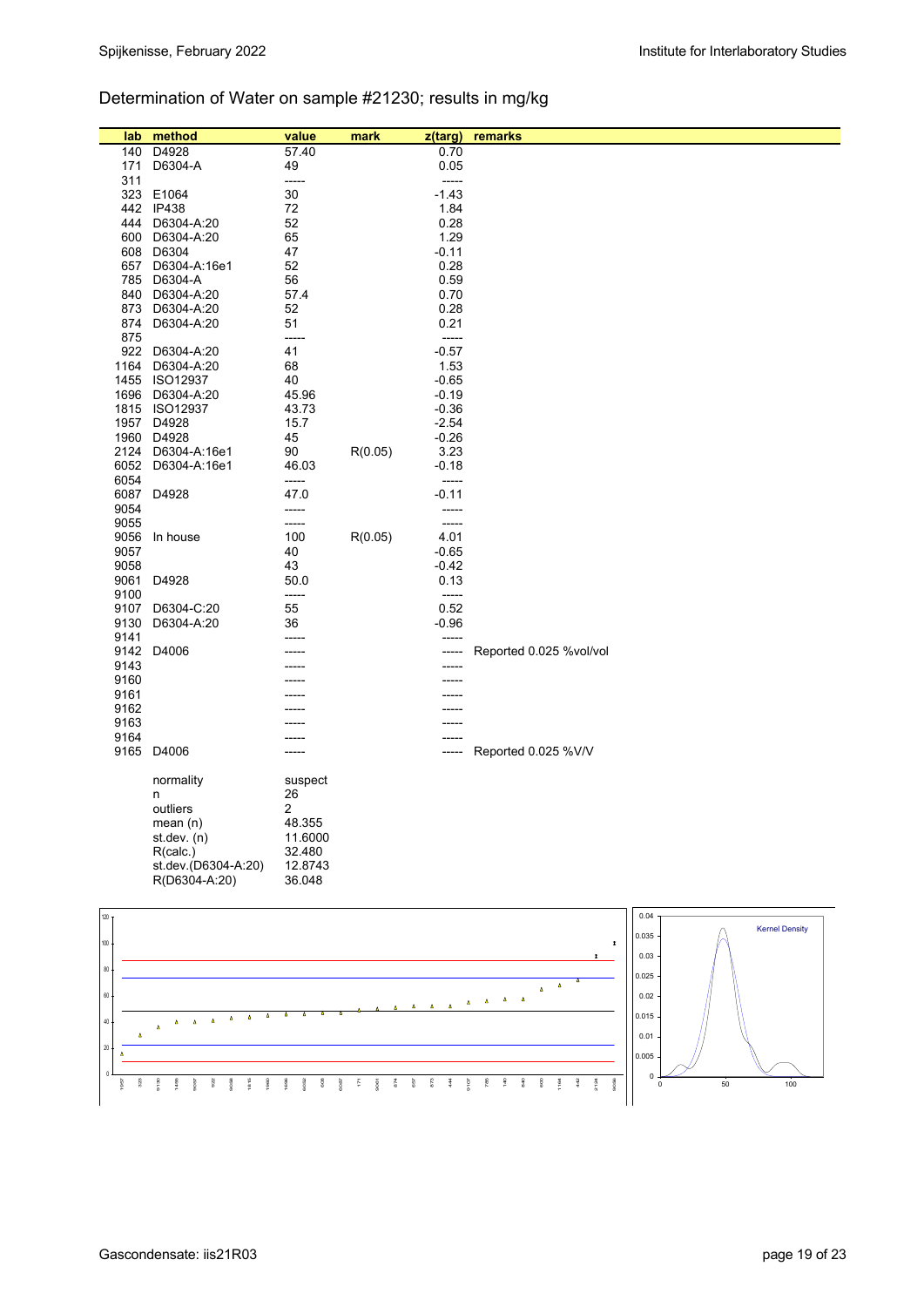## Determination of Simulated Distillation on sample #21230; results in °C

| lab  | method     | <b>IBP</b> | 5% rec | 10% rec        | <b>50% rec</b> | 90% rec     | 95% rec        | <b>FBP</b> |
|------|------------|------------|--------|----------------|----------------|-------------|----------------|------------|
| 140  |            | -----      | -----  | -----          | -----          | -----       | -----          | -----      |
| 171  | D2887      | 18.0       | 30.0   | 52.0           | 119.0          | 253.5       | 294.0          | 391.0      |
| 311  |            | -----      | -----  | -----          | $-----$        | $-----$     | -----          | -----      |
| 323  |            | -----      | -----  | -----          | -----          | -----       | -----          | -----      |
| 442  |            | -----      | -----  | -----          | -----          | -----       | -----          | -----      |
| 444  |            | -----      | -----  | -----          | -----          | -----       | -----          | -----      |
| 600  |            |            |        |                |                |             |                |            |
| 608  |            | -----      | -----  | -----          | -----          | -----       | -----          |            |
| 657  |            | -----      | -----  | -----          | -----          | -----       |                |            |
| 785  |            | -----      | -----  | -----          | -----          | -----       | -----          |            |
| 840  |            |            | -----  | -----          | -----          |             |                |            |
| 873  |            |            | -----  | -----          | -----          |             |                |            |
| 874  |            |            | -----  | -----          | -----          |             |                |            |
| 875  |            |            | -----  | -----          | -----          | -----       |                |            |
| 922  |            |            | ----   | ----           | -----          | -----       |                |            |
| 1164 |            |            |        |                |                |             |                |            |
| 1455 |            |            | -----  | -----          |                |             |                |            |
| 1696 |            |            |        |                |                |             |                |            |
| 1815 |            | -----      | -----  | -----          | -----          | -----       | -----          |            |
| 1957 |            | -----      | -----  | -----          | -----          | -----       | -----          |            |
| 1960 |            |            |        | -----          |                |             |                |            |
| 2124 |            | -----      | -----  | -----          | -----          | -----       | -----          |            |
| 6052 |            | -----      | -----  | -----          | -----          | -----       | -----          |            |
| 6054 |            | -----      | -----  | -----          | -----          | -----       | $-----1$       |            |
| 6087 |            | -----      | -----  | -----          | -----          | -----       | -----          |            |
| 9054 |            |            | -----  | -----          | -----          | -----       |                |            |
| 9055 |            | -----      | -----  | -----          | -----          | -----       | -----          |            |
| 9056 |            |            |        |                |                |             |                |            |
| 9057 |            | -----      | -----  | -----          | -----          | -----       | $-----1$       | -----      |
| 9058 |            |            | -----  |                |                |             |                |            |
| 9061 |            |            | -----  |                |                |             |                |            |
| 9100 |            | -----      | -----  | -----          | -----          | -----       | -----          | -----      |
| 9107 |            | -----      | -----  | -----          | -----          | $-----1$    | ------         | -----      |
| 9130 | D2887      | $36$       | <36    | 49             | 125            | 263         | 294            | 388        |
| 9141 |            | -----      | -----  | -----          | -----          | ------      | ------         | -----      |
| 9142 |            | -----      | -----  | -----          | -----          | $-----1$    | $-----1$       | -----      |
| 9143 |            | -----      | -----  | -----          | -----          | -----       | -----          |            |
| 9160 |            | -----      | -----  | -----          | -----          | -----       | -----          |            |
| 9161 |            | -----      | -----  | -----          | -----          | -----       | -----          |            |
| 9162 |            |            |        |                |                |             |                |            |
| 9163 |            |            | ----   | -----          |                |             |                |            |
| 9164 |            | -----      | -----  | -----          | -----          | -----       |                |            |
| 9165 |            | -----      | -----  | -----          | -----          | $- - - - -$ | $- - - - -$    | -----      |
|      |            |            |        |                |                |             |                |            |
|      | n          | 2          | 2      | $\overline{2}$ | $\overline{2}$ | 2           | $\overline{2}$ | 2          |
|      | mean $(n)$ | $36$       | $36$   | 50.5           | 122.0          | 258.3       | 294.0          | 389.5      |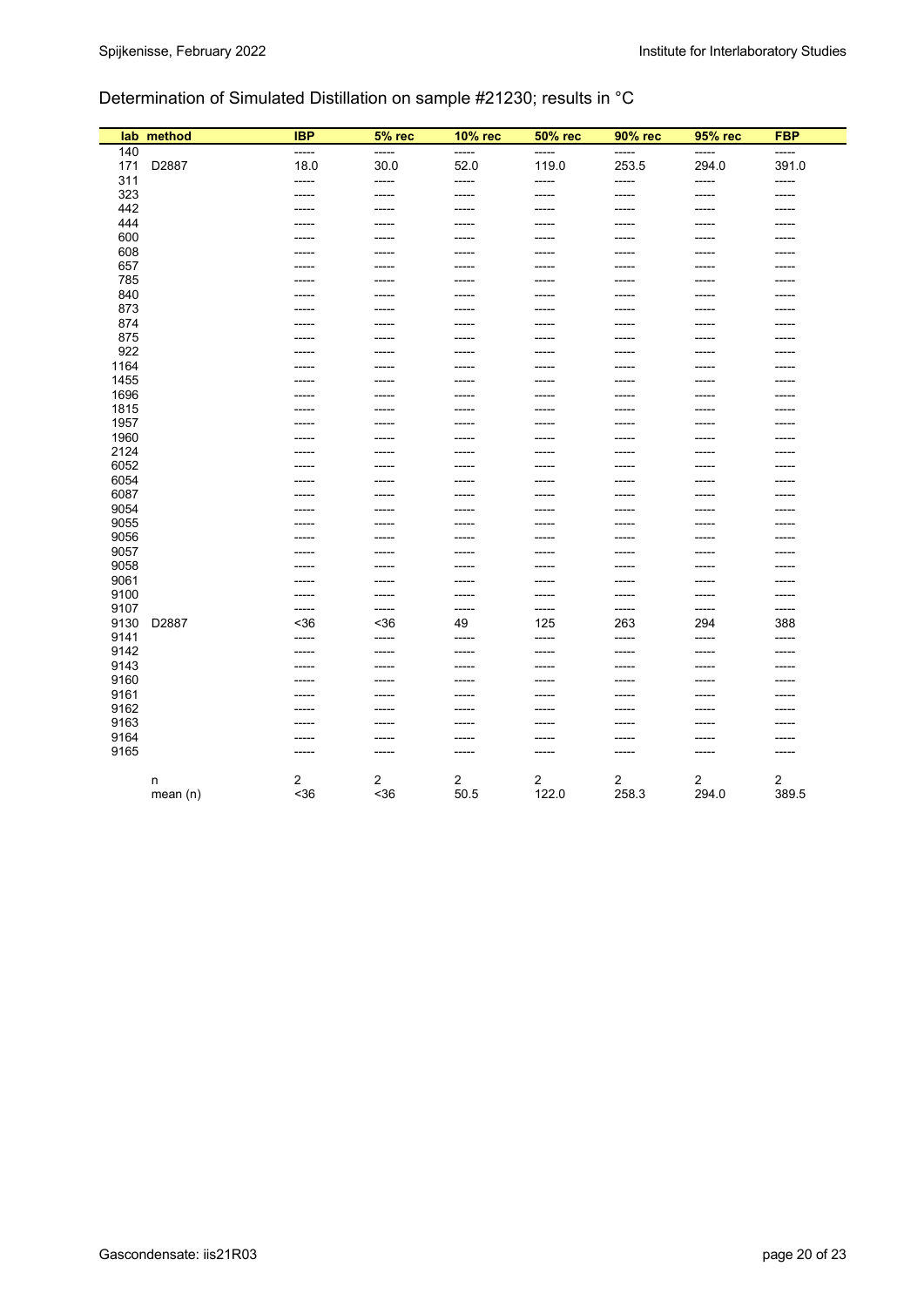z-scores of Determination of Distillation at 760 mmHg

| lab  | <b>IBP</b> | <b>5% rec</b> | 10% rec | <b>50% rec</b> | 90% rec | 95% rec     | <b>FBP</b> |
|------|------------|---------------|---------|----------------|---------|-------------|------------|
| 140  | -----      | -----         | -----   | -----          | $---$   | -----       |            |
| 171  | $-2.01$    | $-0.52$       | $-0.66$ | $-0.30$        | $-0.08$ | -----       | $-1.78$    |
| 311  | -----      | -----         | -----   | -----          | $---$   |             | -----      |
| 323  | $-0.03$    | $-6.63$       | $-7.96$ | $-4.15$        | $-9.56$ |             | $-0.84$    |
| 442  | -----      | -----         | -----   | $-----$        | $---$   | -----       | -----      |
| 444  | 0.01       | $-0.39$       | $-0.51$ | 0.52           | 2.59    | -----       | $-2.66$    |
| 600  | -----      | $--- -$       | -----   | $--- -$        | $--- -$ | -----       | -----      |
| 608  | -----      | -----         | $-----$ | -----          | -----   | -----       | -----      |
| 657  | 0.12       | 1.35          | 1.72    | 0.98           | $-0.63$ | -----       | 2.69       |
| 785  | 1.36       | 0.27          | 0.46    | 1.33           | 2.05    | -----       | 3.32       |
| 840  | $-0.95$    | $-0.13$       | $-0.11$ | $-0.90$        | $-2.13$ | -----       | $-1.70$    |
| 873  | 0.99       | 0.48          | 0.08    | $-0.12$        | 1.63    | -----       | 2.69       |
| 874  | 0.63       | 0.06          | 0.46    | $-0.42$        | 2.05    | -----       | 2.38       |
| 875  | 0.37       | $-0.14$       | 0.01    | $-0.12$        | $-0.54$ | -----       | $-1.15$    |
| 922  | $-0.65$    | $-0.77$       | $-1.41$ | $-0.42$        | $-2.55$ | -----       | $-2.03$    |
| 1164 | 0.78       | 0.40          | 0.60    | 0.17           | $-2.80$ | -----       | $-2.85$    |
| 1455 | -----      | $-----$       | -----   | -----          | -----   | -----       | $-----$    |
| 1696 | 0.56       | $-0.35$       | $-0.14$ | 0.23           | 4.84    | -----       | -----      |
| 1815 | $-0.85$    | $-6.86$       | $-7.58$ | $-3.82$        | $-7.66$ | -----       | $-12.05$   |
| 1957 | -----      | -----         | $-----$ | -----          | -----   | -----       | -----      |
| 1960 | -----      | -----         | -----   | $--- -$        | -----   |             | -----      |
| 2124 | $---$      | -----         | -----   | $---$          | $---$   | -----       | -----      |
| 6052 | $-0.58$    | $-0.14$       | $-0.66$ | $-1.35$        | $-4.97$ | -----       | $-0.77$    |
| 6054 | $-0.62$    | $-0.10$       | 0.16    | 0.40           | 0.54    |             | 1.87       |
| 6087 | -----      | -----         | -----   | -----          | -----   | -----       | -----      |
| 9054 | -----      | -----         | -----   | -----          | -----   | -----       | -----      |
| 9055 |            |               | $--- -$ | -----          | -----   |             | -----      |
| 9056 |            | -----         | -----   | -----          | -----   |             |            |
| 9057 | -----      | -----         | -----   | -----          | -----   | -----       | -----      |
| 9058 | -----      | -----         | -----   | -----          | -----   | -----       | -----      |
| 9061 | -----      | -----         | -----   | -----          | -----   |             | -----      |
| 9100 | -----      | -----         | -----   | -----          | -----   | -----       | -----      |
| 9107 | -----      | -----         | $--- -$ | -----          | -----   | -----       | -----      |
| 9130 |            |               | $--- -$ | -----          | -----   |             | -----      |
| 9141 | -----      | -----         | -----   | -----          | -----   | -----       |            |
| 9142 | -----      | -----         | -----   | -----          | -----   | -----       | -----      |
| 9143 |            | -----         | -----   | -----          | -----   | -----       | -----      |
| 9160 | -----      | -----         | -----   | -----          | -----   | -----       | -----      |
| 9161 | -----      | -----         | $--- -$ | -----          | -----   | -----       |            |
| 9162 | -----      |               | $--- -$ | -----          | -----   | -----       | -----      |
| 9163 |            | -----         |         | -----          | -----   | -----       | -----      |
| 9164 | -----      | -----         | -----   | -----          | -----   | -----       | -----      |
| 9165 | ------     | -----         | $--- -$ | $---$          | ------  | $- - - - -$ | -----      |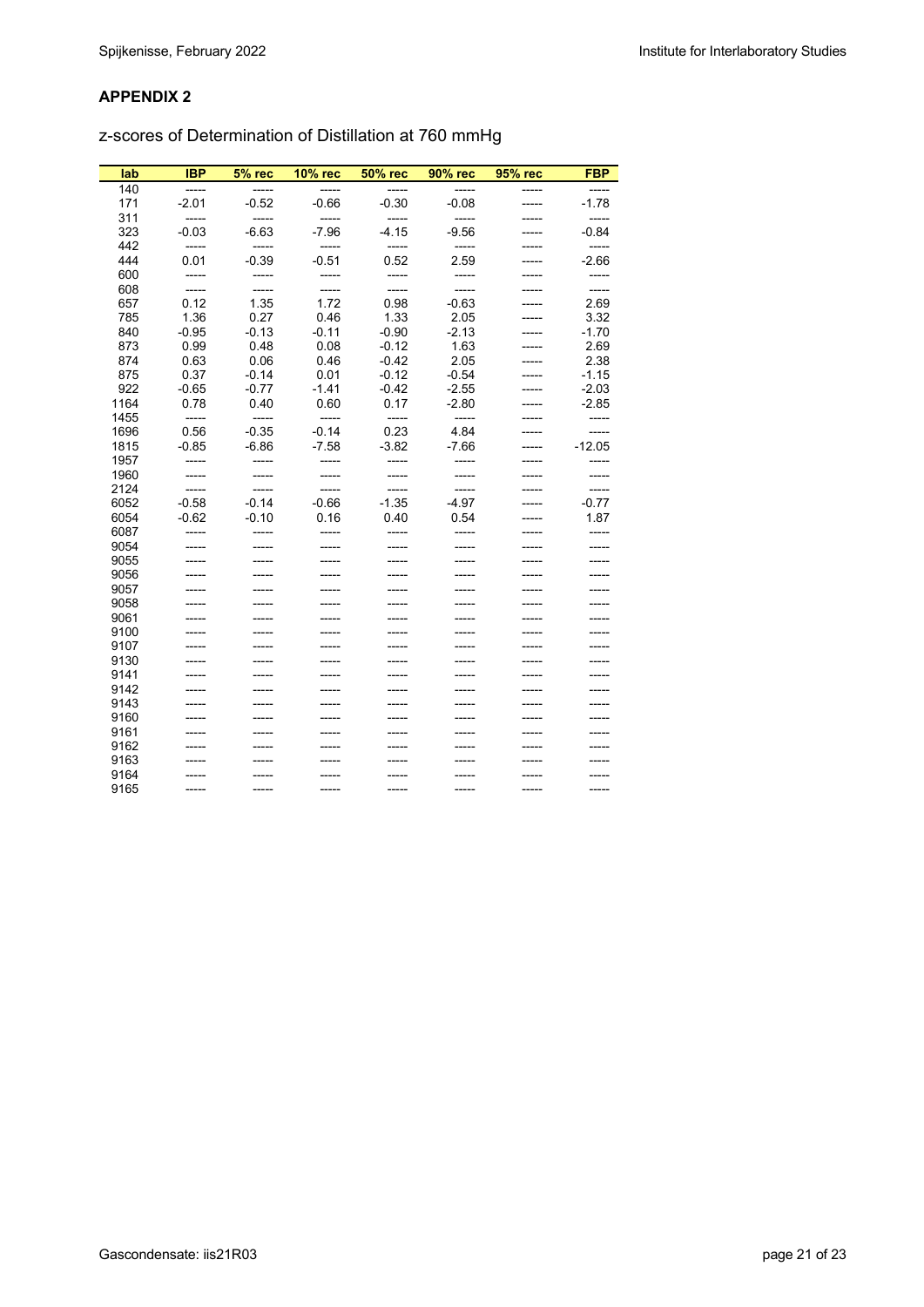#### **Number of participants per country**

3 labs in AUSTRALIA

- 1 lab in BELGIUM
- 1 lab in COTE D'IVOIRE
- 1 lab in INDONESIA
- 4 labs in MALAYSIA
- 4 labs in NETHERLANDS
- 10 labs in NIGERIA
- 2 labs in NORWAY
- 1 lab in PAKISTAN
- 1 lab in POLAND
- 4 labs in RUSSIAN FEDERATION
- 1 lab in SINGAPORE
- 2 labs in UNITED ARAB EMIRATES
- 5 labs in UNITED KINGDOM
- 2 labs in UNITED STATES OF AMERICA
- 1 lab in VIETNAM